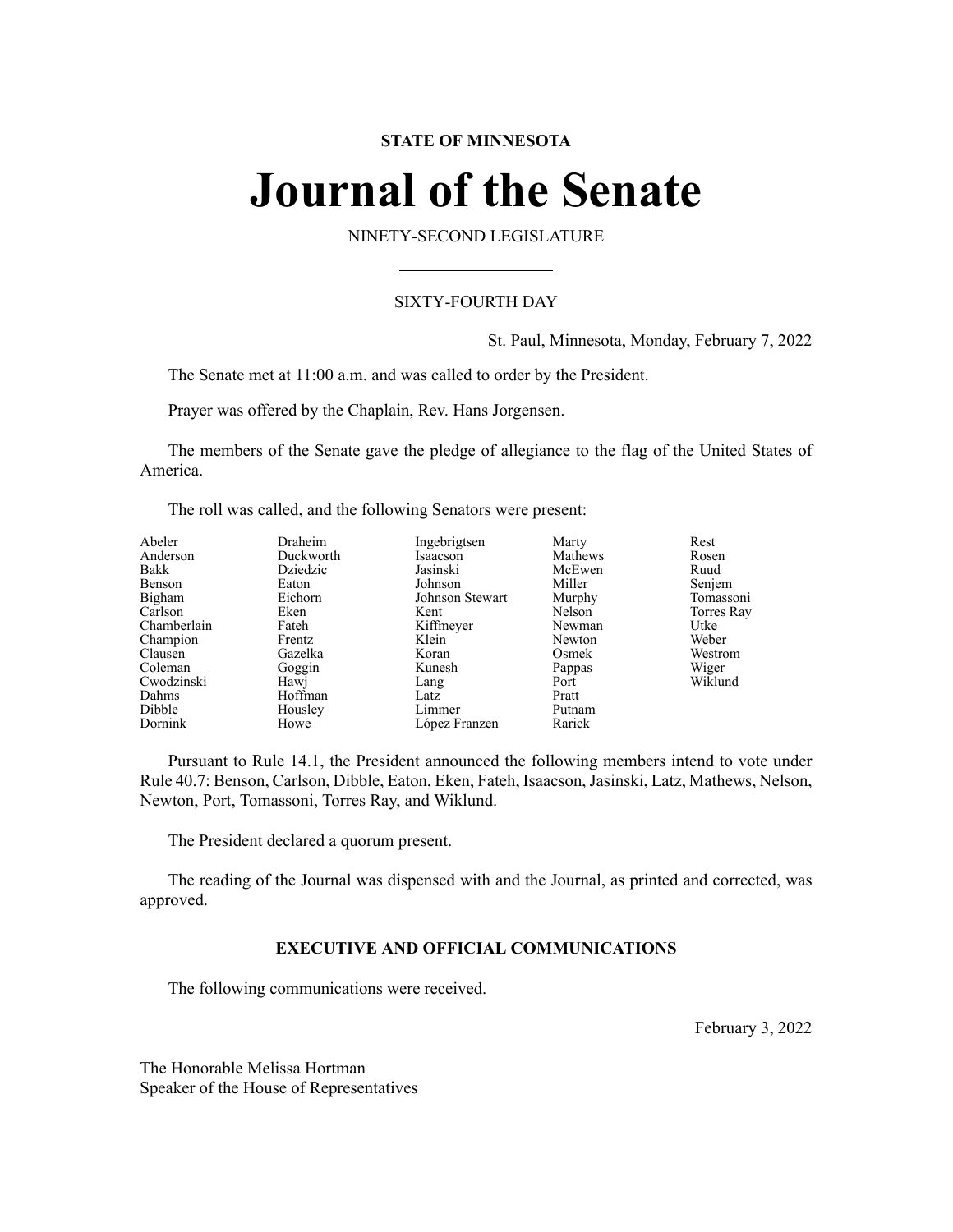The Honorable David J. Osmek President of the Senate

I have the honor to inform you that the following enrolled Act of the 2022 Session of the State Legislature has been received from the Office of the Governor and is deposited in the Office of the Secretary of State for preservation, pursuant to the State Constitution, Article IV, Section 23:

|      |      |                     | Time and                         |            |
|------|------|---------------------|----------------------------------|------------|
| S.F. | H.F. | <b>Session Laws</b> | Date Approved                    | Date Filed |
| No.  | No.  | Chapter No.         | 2022                             | 2022       |
|      | 1203 | 32                  | 7:27 p.m. February 3             | February 3 |
|      |      |                     | Sincerely,<br><b>Steve Simon</b> |            |
|      |      |                     |                                  |            |
|      |      | Secretary of State  |                                  |            |

February 7, 2022

The Honorable David J. Osmek President of the Senate

Dear Senator Osmek:

Pursuant to Senate Rule 8.2, the following appointments have been withdrawn from the following committees and placed on the Confirmation Calendar:

From the Committee on Education Finance and Policy, to which were referred the following appointments as report in the Journal for January 11, 2021:

# PROFESSIONAL EDUCATOR LICENSING AND STANDARDS BOARD Julie Coffey Anne Lindgren

From the Committee on Labor and Industry Policy, to which were referred the following appointments as reported in the Journal for January 11, 2021:

# PLUMBING BOARD Scott Stewart Rick Wahlen

Sincerely, Cal R. Ludeman Secretary of the Senate

# **REPORTS OF COMMITTEES**

Senator Miller moved that the Committee Reports at the Desk be now adopted. The motion prevailed.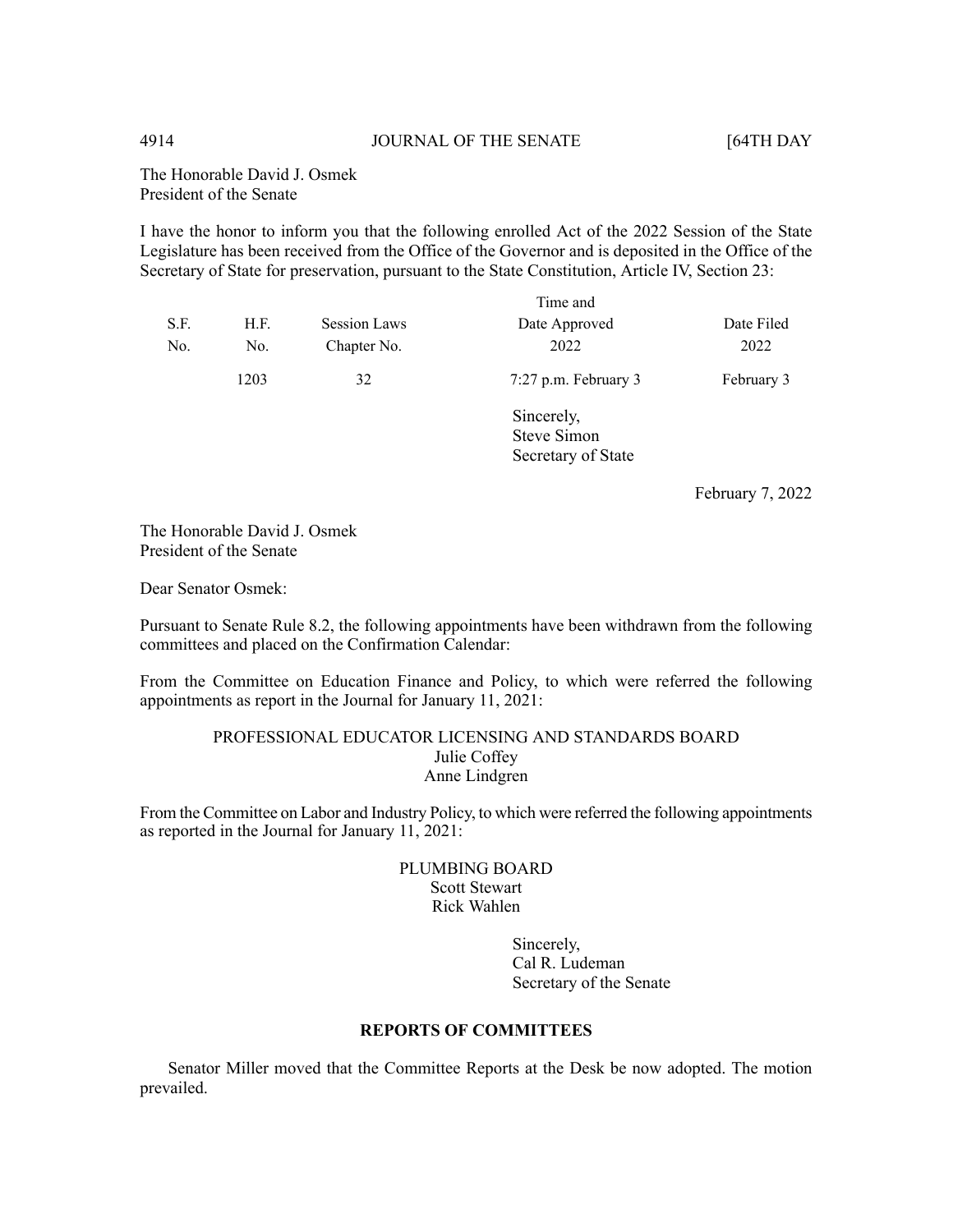# **Senator Limmer from the Committee on Judiciary and Public Safety Finance and Policy, to which was referred**

**S.F. No. 2669:** A bill for an act relating to crime; providing for classified employees of the Minnesota Sentencing Guidelines Commission; amending Minnesota Statutes 2020, section 244.09, subdivision 10.

Reports the same back with the recommendation that the bill do pass and be re-referred to the Committee on State Government Finance and Policy and Elections. Report adopted.

# **Senator Limmer from the Committee on Judiciary and Public Safety Finance and Policy, to which was referred**

**S.F. No. 2672:** A bill for an act relating to public safety; providing for senate confirmation of certain members of the Minnesota Sentencing Guidelines Commission; amending Minnesota Statutes 2020, section 244.09, subdivisions 2, 3.

Reports the same back with the recommendation that the bill be amended as follows:

Page 2, line 5, delete "(2), (3),"

And when so amended the bill do pass and be re-referred to the Committee on State Government Finance and Policy and Elections. Amendments adopted. Report adopted.

# **INTRODUCTION AND FIRST READING OF SENATE BILLS**

The following bills were read the first time.

### **Senators Tomassoni, Rarick, Jasinski, and Clausen introduced--**

**S.F. No. 2894:** A bill for an act relating to higher education; decreasing the assigned student responsibility for the state grant program; increasing an existing appropriation; amending Minnesota Statutes 2020, section 136A.121, subdivision 5; Laws 2021, First Special Session chapter 2, article 1, section 2, subdivision 2.

Referred to the Committee on Higher Education Finance and Policy.

### **Senators Eichorn, Bakk, Tomassoni, and Ingebrigtsen introduced--**

**S.F. No. 2895:** A bill for an act relating to game and fish; requiring an open season for wolves; amending Minnesota Statutes 2020, section 97B.645, subdivision 9.

Referred to the Committee on Environment and Natural Resources Policy and Legacy Finance.

### **Senators Benson, Kiffmeyer, and Jasinski introduced--**

**S.F. No. 2896:** A bill for an act relating to elections; requiring photo ID to register to vote and to vote; creating a voter identification card; establishing provisional ballots; prohibiting certain methods of compensation related to absentee voting; requiring identification of individuals acting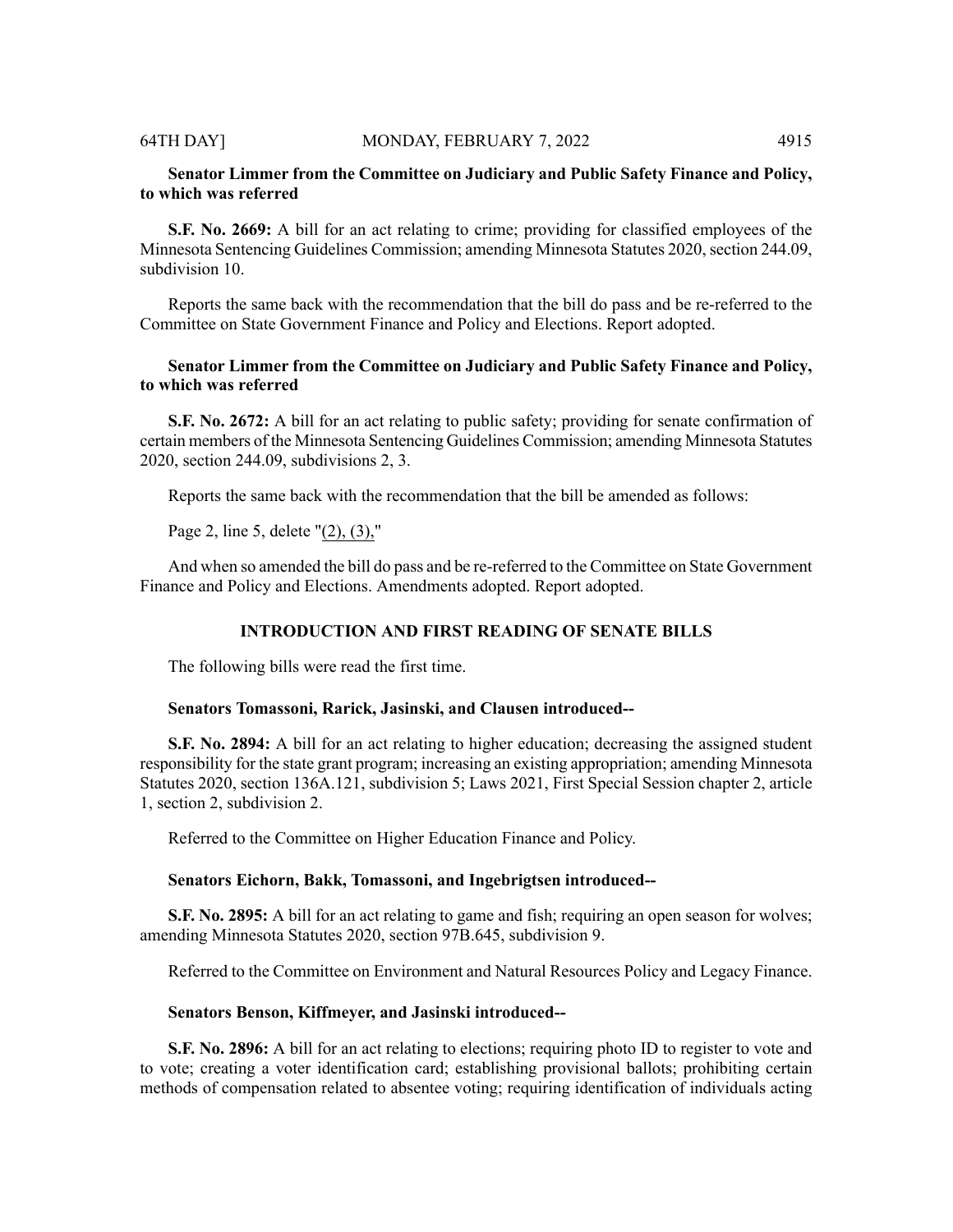as an agent for an absentee voter; requiring identification of individuals providing assistance to a voter in a polling place; prohibiting certain activities related to voter registration and absentee voting; prohibiting counties, municipalities, and school districts from accepting certain contributions for election expenses; amending requirements for in-person absentee voting polling places; increasing criminal penalties; requiring reports; appropriating money; amending Minnesota Statutes 2020, sections 5B.06; 13.6905, by adding a subdivision; 144.226, by adding subdivisions; 171.06, subdivisions 1, 2, by adding a subdivision; 171.061, subdivisions 1, 3, 4; 171.07, subdivisions 1a, 4, 14, by adding a subdivision; 171.071, subdivisions 1, 2; 171.10, subdivision 1; 171.11; 171.12, subdivision 3c; 171.121; 171.14; 201.022, subdivision 1; 201.061, subdivisions 1, 1a, 3; 201.071, subdivisions 1, 3; 201.091, subdivision 9; 201.121, subdivision 1; 201.13, subdivision 3; 201.14; 201.145, subdivisions 2, 3, 4, 5; 201.161; 201.221, subdivision 3; 203B.03, by adding a subdivision; 203B.04, subdivision 4; 203B.065; 203B.07, subdivision 3; 203B.081, subdivision 1; 203B.17, subdivision 2; 203B.19; 203B.21, subdivision 3; 204B.32, by adding a subdivision; 204B.45, subdivision 2; 204B.46; 204C.08, subdivision 1d; 204C.10; 204C.15, subdivision 1; 204C.32; 204C.33, subdivision 1; 204C.37; 205.065, subdivision 5; 205.185, subdivision 3; 205A.03, subdivision 4; 205A.10, subdivision 3; 211B.07; 211B.13, subdivision 1; 256E.22, subdivision 1; Minnesota Statutes 2021 Supplement, sections 201.071, subdivision 2; 201.225, subdivision 2; 203B.04, subdivision 1; 203B.08, subdivision 1; 203B.121, subdivision 2; 203B.24, subdivision 1; proposing coding for new law in Minnesota Statutes, chapters 200; 201; 204C; 357; repealing Minnesota Statutes 2020, section 201.061, subdivision 7.

Referred to the Committee on State Government Finance and Policy and Elections.

### **Senators Fateh and Kunesh introduced--**

**S.F. No. 2897:** A bill for an act relating to capital investment; appropriating money for the Indian Health Board Medical and Dental Facility.

Referred to the Committee on Jobs and Economic Growth Finance and Policy.

### **Senators Jasinski, Housley, Duckworth, and Limmer introduced--**

**S.F. No. 2898:** A bill for an act relating to transportation; appropriating money to purchase aircraft for the State Patrol.

Referred to the Committee on Transportation Finance and Policy.

# **Senator Newman introduced--**

**S.F. No. 2899:** A bill for an act relating to transportation; appropriating money for improvements to a transportation facility in Hutchinson.

Referred to the Committee on Transportation Finance and Policy.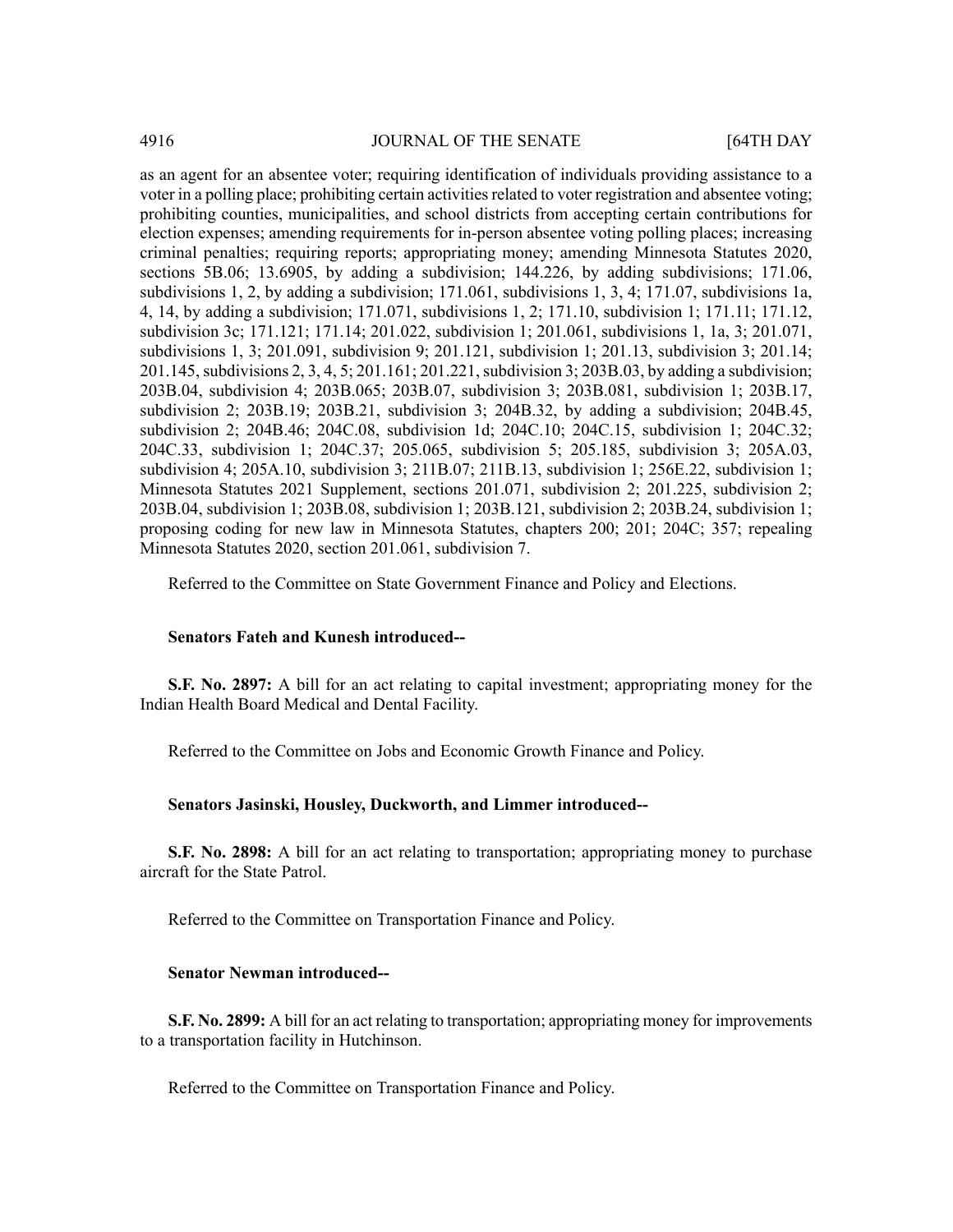### **Senator López Franzen introduced--**

**S.F. No. 2900:** A bill for an act relating to capital investment; appropriating money for a community health and safety center in the city of Edina; authorizing the sale and issuance of state bonds.

Referred to the Committee on Capital Investment.

### **Senator López Franzen introduced--**

**S.F. No. 2901:** A bill for an act relating to local sales and use taxes; increasing the amount of revenue the city of Edina may collect for the Braemar Park project; amending Laws 2021, First Special Session chapter 14, article 8, section 5.

Referred to the Committee on Taxes.

# **Senators Wiklund and López Franzen introduced--**

**S.F. No. 2902:** A bill for an act relating to capital investment; appropriating money for a public health facility in the city of Bloomington; authorizing the sale and issuance of state bonds.

Referred to the Committee on Capital Investment.

### **Senator Pratt introduced--**

**S.F. No. 2903:** A bill for an act relating to consumer protection; modifying limitations on credit card surcharges; amending Minnesota Statutes 2020, section 325G.051, subdivision 1.

Referred to the Committee on Commerce and Consumer Protection Finance and Policy.

# **Senator Mathews introduced--**

**S.F. No. 2904:** A bill for an act relating to environment; modifying rulemaking authority; repealing Clean Car rules; amending Minnesota Statutes 2020, section 116.07, subdivision 2; repealing Minnesota Rules, parts 7023.0150; 7023.0200; 7023.0250; 7023.0300.

Referred to the Committee on Environment and Natural Resources Policy and Legacy Finance.

# **Senator Tomassoni introduced--**

**S.F. No. 2905:** A bill for an act relating to higher education; providing supplemental financing to the University of Minnesota for the Natural Resources Research Institute; appropriating money.

Referred to the Committee on Higher Education Finance and Policy.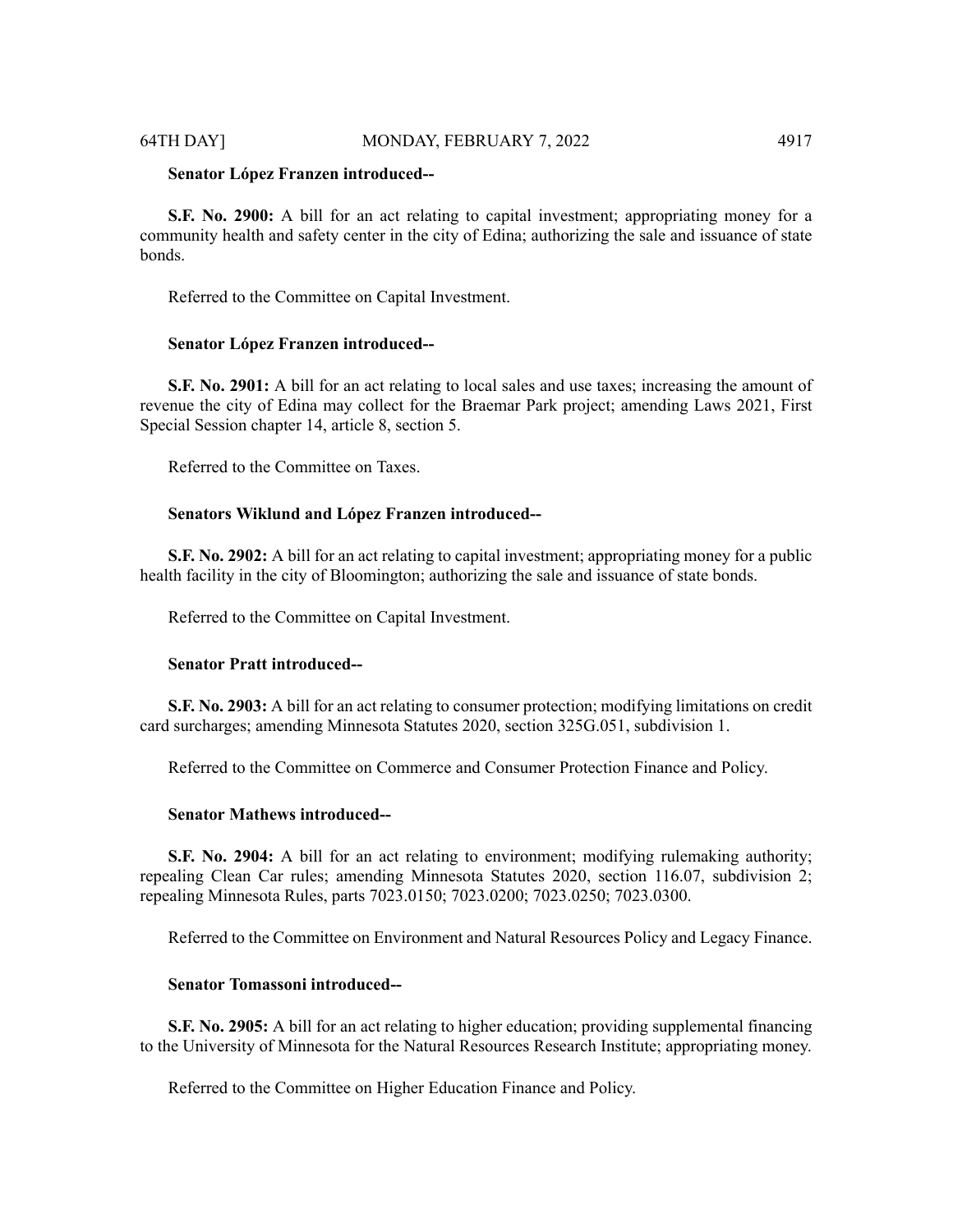# **Senators Tomassoni and Bakk introduced--**

**S.F. No. 2906:** A bill for an act relating to capital investment; appropriating money for expansion and renovation of the Minnesota Discovery Center in the city of Chisholm; authorizing the sale and issuance of state bonds.

Referred to the Committee on Capital Investment.

# **Senators Tomassoni and Bakk introduced--**

**S.F. No. 2907:** A bill for an act relating to capital investment; appropriating money for capital improvements to the Chisholm Sports Arena and Curling Club; authorizing the sale and issuance of state bonds.

Referred to the Committee on Capital Investment.

### **Senator Newton introduced--**

**S.F. No. 2908:** A bill for an act relating to higher education; authorizing a grant for a fabrication lab at the Secondary Technical Education Program facility; appropriating money.

Referred to the Committee on Higher Education Finance and Policy.

### **Senators Eichorn, Chamberlain, Duckworth, Coleman, and Newman introduced--**

**S.F. No. 2909:** A bill for an act relating to education; providing for transparency in curriculum; protecting parent's rights; proposing coding for new law in Minnesota Statutes, chapter 120B.

Referred to the Committee on Education Finance and Policy.

### **Senators Housley and Coleman introduced--**

**S.F. No. 2910:** A bill for an act relating to transit; requiring certain training for transit operators on assisting passengers; amending Minnesota Statutes 2020, section 473.375, by adding a subdivision.

Referred to the Committee on Transportation Finance and Policy.

### **Senator Housley introduced--**

**S.F. No. 2911:** A bill for an act relating to capital investment; appropriating money for capital improvements to the Gateway State Trail; authorizing the sale and issuance of state bonds.

Referred to the Committee on Capital Investment.

### **Senator Housley introduced--**

**S.F. No. 2912:** A bill for an act relating to health; modifying the definition of palliative care; amending Minnesota Statutes 2020, section 144A.75, subdivision 12.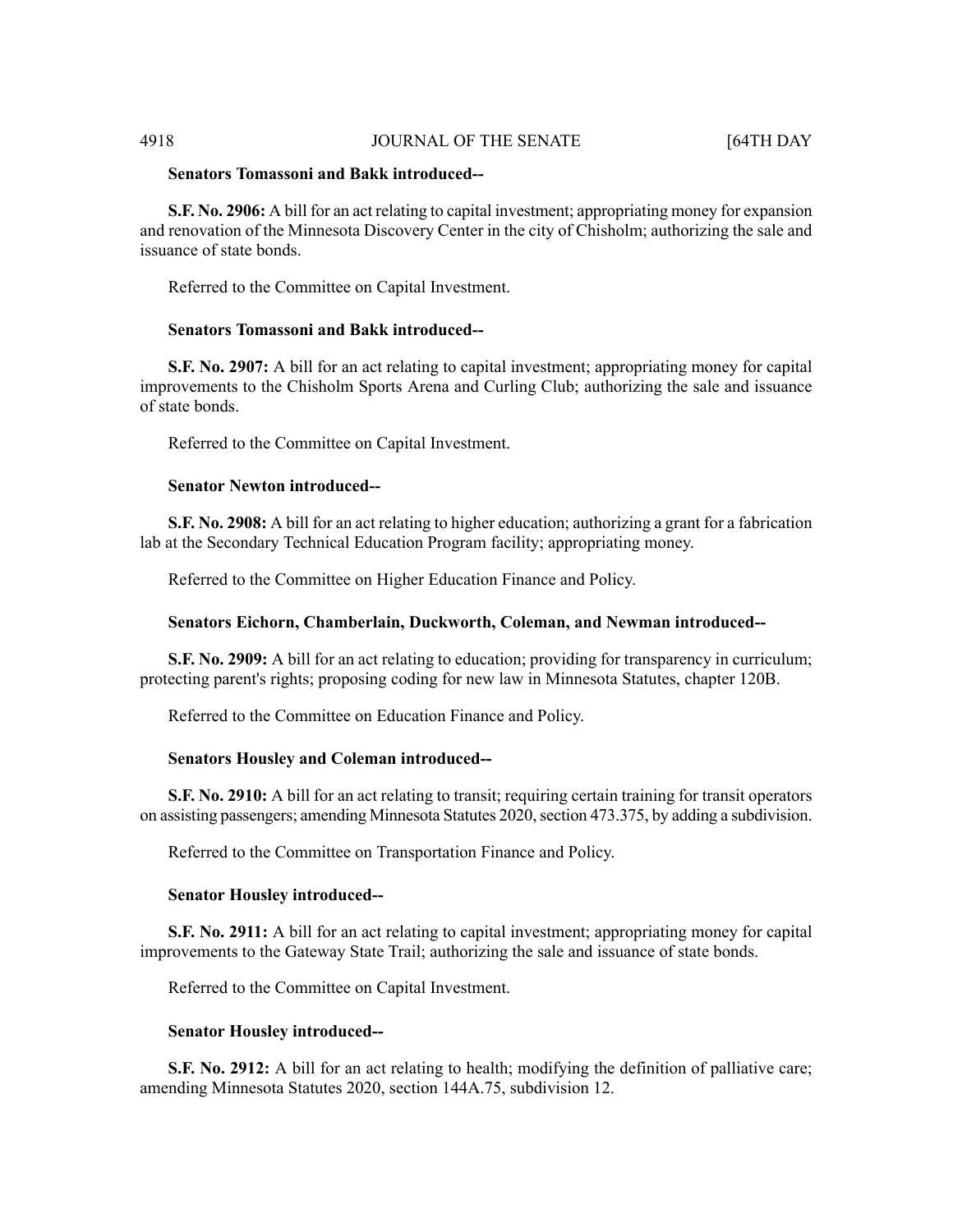Referred to the Committee on Aging and Long Term Care Policy.

### **Senators Bigham, Kunesh, Wiger, Pappas, and Rosen introduced--**

**S.F. No. 2913:** A bill for an act relating to retirement; Teachers Retirement Association; St. Paul Teachers Retirement Fund Association; suspension of earnings limitation for retired teachers who return to teaching.

Referred to the Committee on State Government Finance and Policy and Elections.

### **Senators Bigham, Coleman, Hoffman, and Putnam introduced--**

**S.F. No. 2914:** A bill for an act relating to public safety; enhancing criminal penalty for fleeing or attempting to flee peace officer in stolen motor vehicle; amending Minnesota Statutes 2020, section 609.487, subdivision 3.

Referred to the Committee on Judiciary and Public Safety Finance and Policy.

### **Senators Bigham, Hoffman, Putnam, Housley, and Coleman introduced--**

**S.F. No. 2915:** A bill for an act relating to public safety; enhancing criminal penalty for fleeing or attempting to flee peace officer while operating motor vehicle in reckless or grossly negligent manner; amending Minnesota Statutes 2020, section 609.487, subdivision 3.

Referred to the Committee on Judiciary and Public Safety Finance and Policy.

### **Senator Murphy introduced--**

**S.F.** No. 2916: A bill for an act relating to health; establishing the Health Care Commission; proposing coding for new law as Minnesota Statutes, chapter 144I.

Referred to the Committee on Health and Human Services Finance and Policy.

# **Senator Rosen introduced--**

**S.F. No. 2917:** A bill for an act relating to capital investment; appropriating money for sewer and stormwater infrastructure improvements in the city of Lewisville; authorizing the sale and issuance of state bonds.

Referred to the Committee on Capital Investment.

# **Senators Rosen and Jasinski introduced--**

**S.F. No. 2918:** A bill for an act relating to capital investment; appropriating money for a regional public safety and justice center in Martin County; authorizing the sale and issuance of state bonds.

Referred to the Committee on Capital Investment.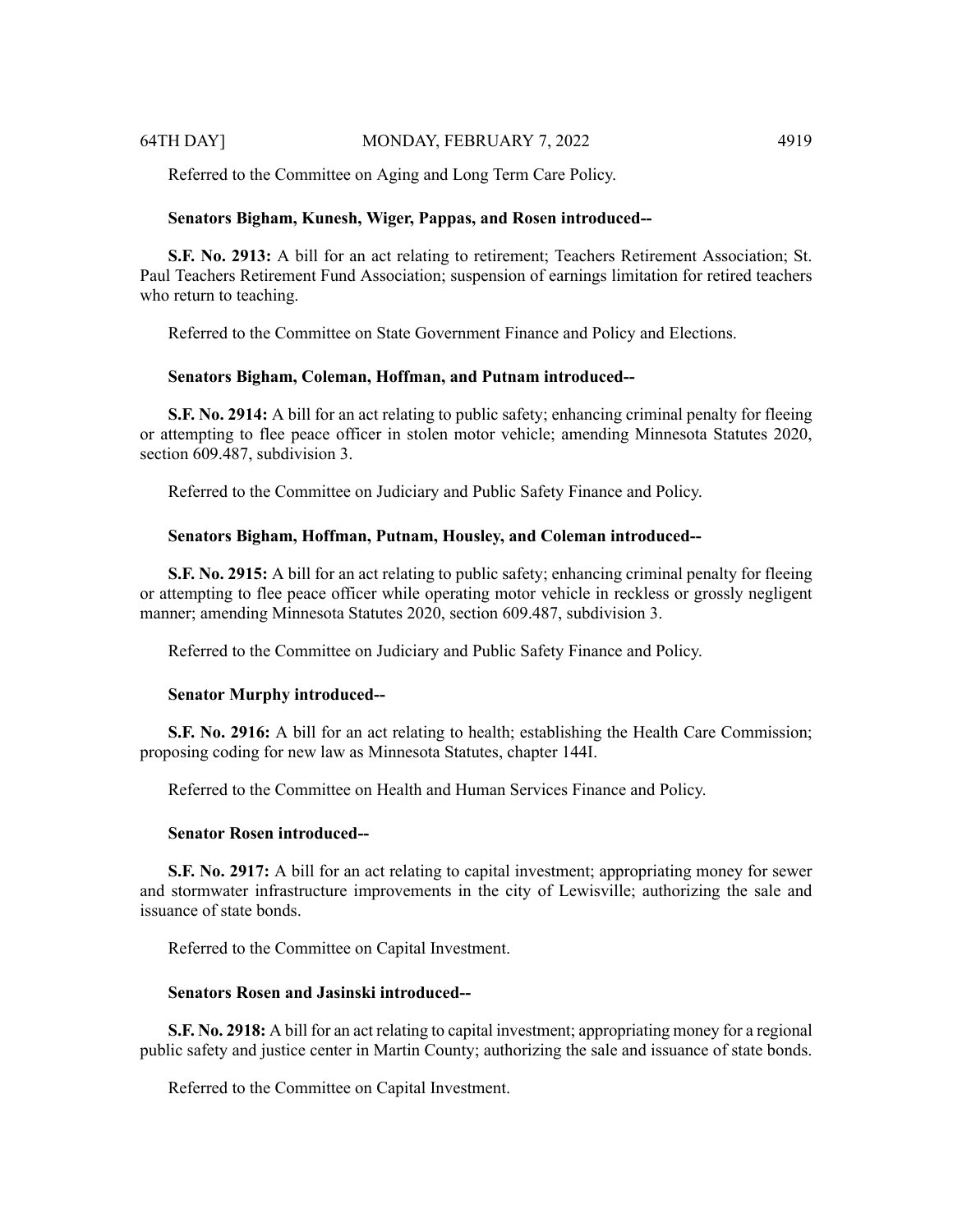# **Senators Rosen and Jasinski introduced--**

**S.F. No. 2919:** A bill for an act relating to capital investment; appropriating money for a water treatment plant in the city of Elysian; authorizing the sale and issuance of state bonds.

Referred to the Committee on Capital Investment.

### **Senator Rosen introduced--**

**S.F. No. 2920:** A bill for an act relating to liquor; authorizing the city of Madelia to issue an off-sale license.

Referred to the Committee on Commerce and Consumer Protection Finance and Policy.

### **Senators Rosen and Weber introduced--**

**S.F. No. 2921:** A bill for an act relating to capital investment; appropriating money for new law enforcement and government facilities in Jackson County; authorizing the sale and issuance of state bonds.

Referred to the Committee on Capital Investment.

### **Senator Housley introduced--**

**S.F. No. 2922:** A bill for an act relating to commerce; modifying provisions governing licensure and registration of collection agencies; amending Minnesota Statutes 2020, section 332.33, subdivision 3, by adding a subdivision.

Referred to the Committee on Commerce and Consumer Protection Finance and Policy.

### **Senator Chamberlain introduced--**

**S.F. No. 2923:** A bill for an act relating to taxation; individual income and corporate franchise; establishing a subtraction for certain federal grants provided to health care providers; amending Minnesota Statutes 2020, sections 290.0132, by adding a subdivision; 290.0134, by adding a subdivision.

Referred to the Committee on Taxes.

# **Senator Anderson introduced--**

**S.F.** No. 2924: A bill for an act relating to liquor; removing certain temporary license restrictions; amending Minnesota Statutes 2020, section 340A.410, subdivision 10.

Referred to the Committee on Commerce and Consumer Protection Finance and Policy.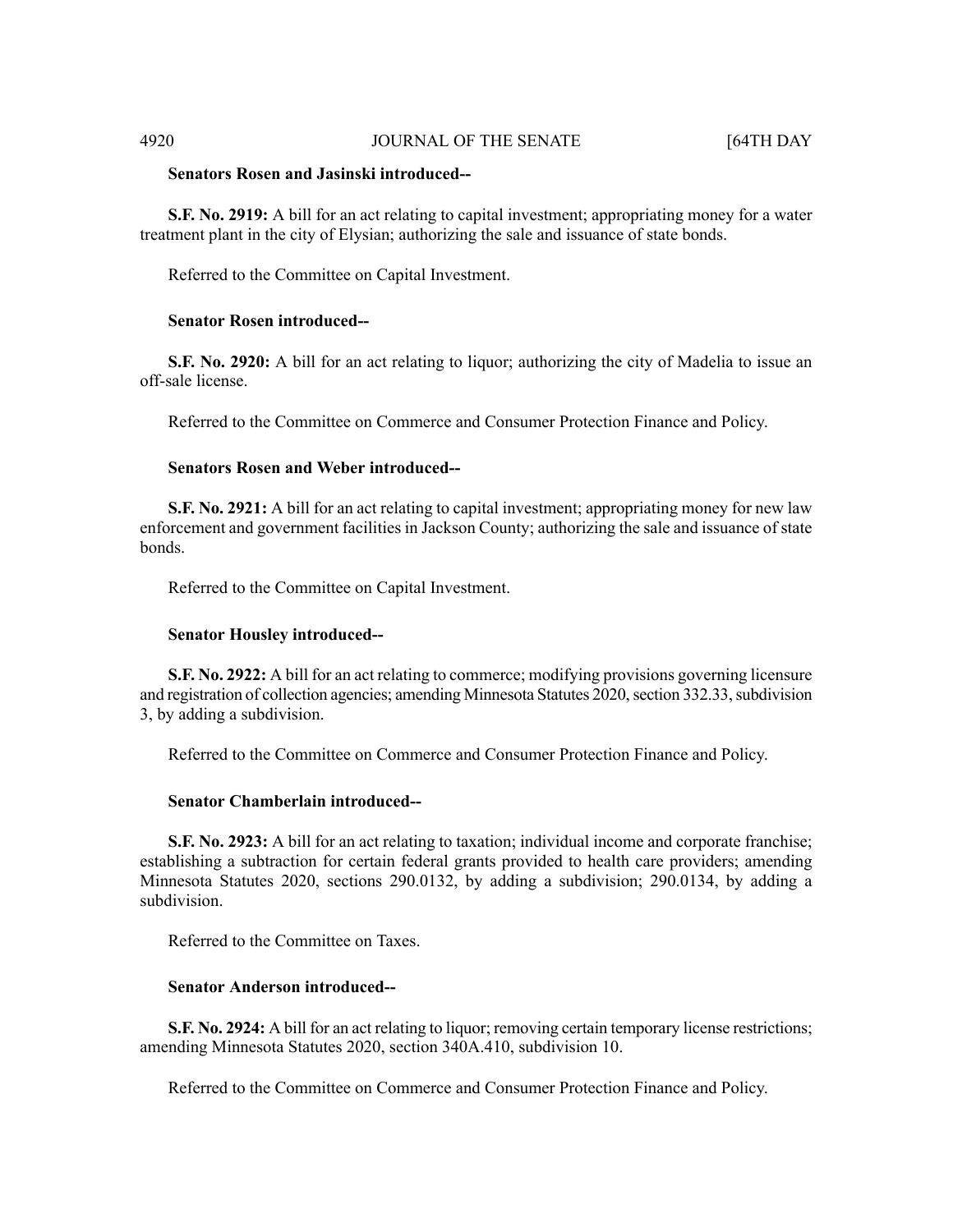# 64TH DAY] MONDAY, FEBRUARY 7, 2022 4921

# **Senators Anderson and Howe introduced--**

**S.F. No. 2925:** A bill for an act relating to local government; allowing certificates of discharge from the armed forces of the United States of America to be recorded with the county recorder without a fee; amending Minnesota Statutes 2020, section 386.20, subdivision 1.

Referred to the Committee on Local Government Policy.

### **Senator Ruud introduced--**

**S.F. No. 2926:** A bill for an act relating to capital investment; appropriating money for water treatment facility improvements in the city of Brainerd; authorizing the sale and issuance of state bonds.

Referred to the Committee on Capital Investment.

### **Senator Ruud introduced--**

**S.F. No. 2927:** A bill for an act relating to capital investment; appropriating money for the Cuyuna Lakes State Trail; authorizing the sale and issuance of state bonds.

Referred to the Committee on Capital Investment.

### **Senators Hoffman, Abeler, Dornink, Clausen, and Hawj introduced--**

**S.F. No. 2928:** A bill for an act relating to human services; appropriating money to the Council on Disability.

Referred to the Committee on Human Services Reform Finance and Policy.

# **Senators Klein, Weber, Rest, and Murphy introduced--**

**S.F. No. 2929:** A bill for an act relating to taxation; property; modifying additional property tax refund; amending Minnesota Statutes 2020, section 290A.04, subdivision 2h.

Referred to the Committee on Taxes.

### **Senator Howe introduced--**

**S.F. No. 2930:** A bill for an act relating to environment; appropriating money to assess threats to drinking water posed by leaded gasoline contamination in and around Paynesville, Foley, Alexandria, and Blaine.

Referred to the Committee on Environment and Natural Resources Finance.

### **Senator Howe introduced--**

**S.F. No. 2931:** A bill for an act relating to health; repealing the hospital construction moratorium; amending Minnesota Statutes 2020, section 62J.17, subdivision 3; repealing Minnesota Statutes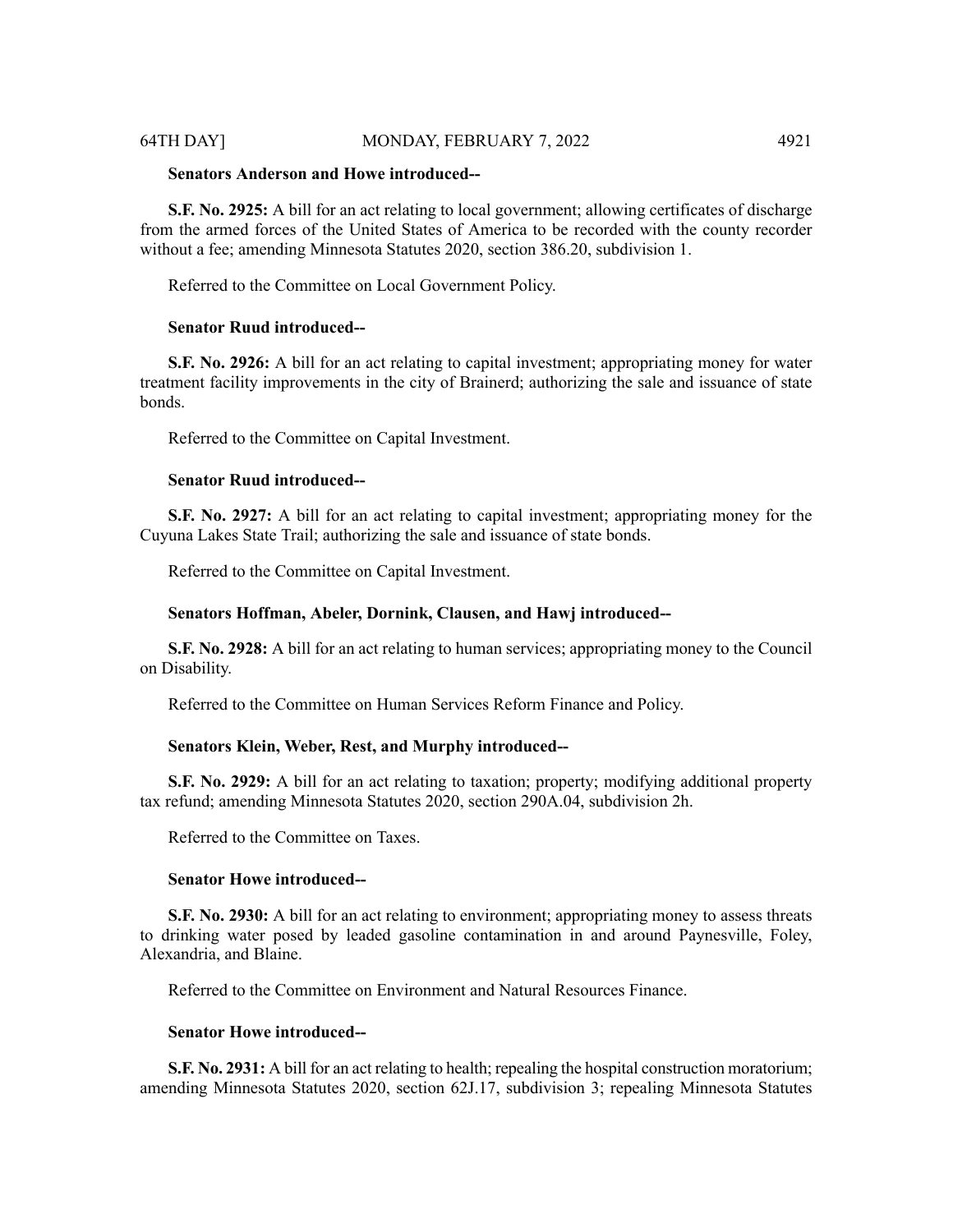2020, sections 144.551, subdivisions 2, 3, 4; 144.552; 144.553; 376.08, subdivision 3; Minnesota Statutes 2021 Supplement, section 144.551, subdivision 1.

Referred to the Committee on Health and Human Services Finance and Policy.

### **Senators Weber, Limmer, Lang, Rosen, and Abeler introduced--**

**S.F. No. 2932:** A bill for an act relating to education finance; increasing funding for English learner programming; adding English learner cross subsidy aid; appropriating money; amending Minnesota Statutes 2020, sections 124D.65, subdivision 5; 126C.10, subdivision 4.

Referred to the Committee on Education Finance and Policy.

### **Senators López Franzen and Cwodzinski introduced--**

**S.F. No. 2933:** A bill for an act relating to veterans affairs; appropriating money for Metro Meals on Wheels.

Referred to the Committee on Veterans and Military Affairs Finance and Policy.

### **Senators Jasinski, Ingebrigtsen, Howe, Limmer, and Hoffman introduced--**

**S.F. No. 2934:** A bill for an act relating to public safety; appropriating money for addressing mental health in the law enforcement and first responder communities.

Referred to the Committee on Judiciary and Public Safety Finance and Policy.

### **Senators Dahms, Weber, and Dornink introduced--**

**S.F. No. 2935:** A bill for an act relating to veterinary medicine; regulating veterinary technicians, veterinary assistants, and the practice of veterinary technology; amending Minnesota Statutes 2020, sections 156.001, by adding subdivisions; 156.07; 156.072, by adding a subdivision; proposing coding for new law in Minnesota Statutes, chapter 156.

Referred to the Committee on Agriculture and Rural Development Finance and Policy.

### **Senators Dahms, Weber, and Lang introduced--**

**S.F. No. 2936:** A bill for an act relating to taxes; sales and use; expanding the sales tax exemption for certain sales made by a county agricultural society to include sales made prior to a county fair; removing the requirement that a county agricultural society transfer tax savings to the owner of the fairgrounds; amending Minnesota Statutes 2020, sections 38.27, subdivision 4; 297A.70, subdivision 21.

Referred to the Committee on Agriculture and Rural Development Finance and Policy.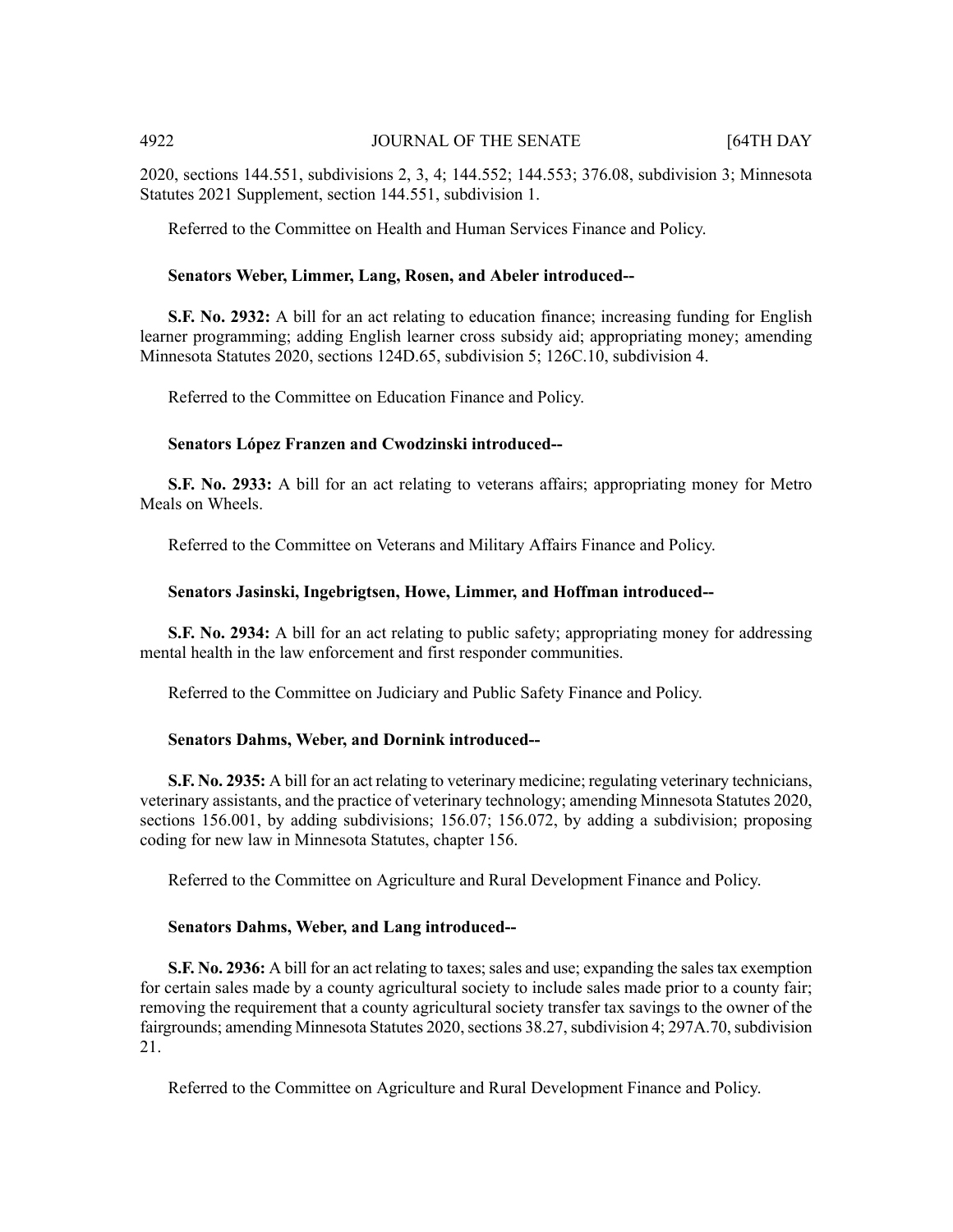### 64TH DAY] MONDAY, FEBRUARY 7, 2022 4923

### **Senators Dahms, Weber, and Lang introduced--**

**S.F. No. 2937:** A bill for an act relating to agriculture; appropriating money for veterinary diagnostic laboratory equipment.

Referred to the Committee on Agriculture and Rural Development Finance and Policy.

# **Senators Dahms, Weber, Lang, and Senjem introduced--**

**S.F. No. 2938:** A bill for an act relating to capital investment; appropriating money for improvements at Southwest Minnesota State University; authorizing the sale and issuance of state bonds.

Referred to the Committee on Capital Investment.

### **Senators Dahms and Lang introduced--**

**S.F. No. 2939:** A bill for an act relating to capital investment; appropriating money for capital improvements at the MERIT Center; authorizing the sale and issuance of state bonds.

Referred to the Committee on Capital Investment.

### **Senator Goggin introduced--**

**S.F. No. 2940:** A bill for an act relating to corporations; allowing for the use of electronic networks and databases to record stock ownership and other records; amending Minnesota Statutes 2020, sections 302A.011, subdivision 60; 302A.015, subdivision 1; 302A.461, subdivision 6.

Referred to the Committee on Civil Law and Data Practices Policy.

# **Senator Klein introduced--**

**S.F. No. 2941:** A bill for an act relating to capital investment; appropriating money for a water main looping and pressure reduction system in the city of Mendota; authorizing the sale and issuance of state bonds.

Referred to the Committee on Capital Investment.

# **Senator Klein introduced--**

**S.F. No. 2942:** A bill for an act relating to taxes; aids to local governments; providing an increase in aid for the city of West St. Paul; amending Minnesota Statutes 2020, section 477A.013, subdivision 13.

Referred to the Committee on Taxes.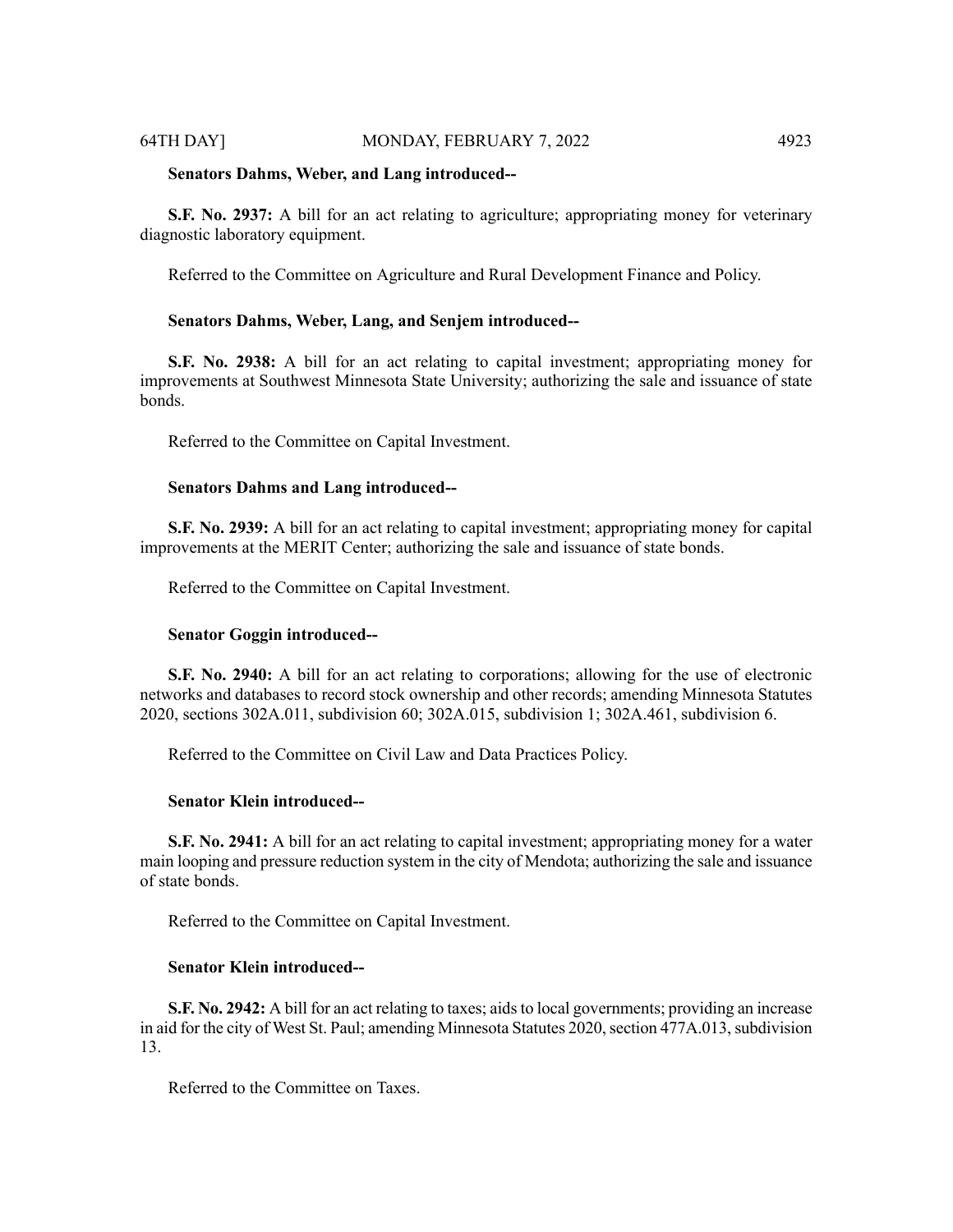### **Senators Johnson, Ingebrigtsen, Howe, and Lang introduced--**

**S.F. No. 2943:** A bill for an act relating to economic development; establishing a restaurant relocation assistance program; requiring a report; appropriating money.

Referred to the Committee on Jobs and Economic Growth Finance and Policy.

### **Senators Housley, Ingebrigtsen, and Jasinski introduced--**

**S.F. No. 2944:** A bill for an act relating to commerce; authorizing the use of money in the automobile theft prevention account for a database to track the sale of used catalytic converters; requiring development and maintenance of a database to track used catalytic converters; making the database available to law enforcement; appropriating money; amending Minnesota Statutes 2020, sections 65B.84, subdivision 1; 325E.21, by adding a subdivision.

Referred to the Committee on Commerce and Consumer Protection Finance and Policy.

### **Senators Hawj and Pappas introduced--**

**S.F. No. 2945:** A bill for an act relating to capital investment; appropriating money for a Black Arts and Tech Center operated by 30,000 Feet.

Referred to the Committee on Jobs and Economic Growth Finance and Policy.

### **Senator Cwodzinski introduced--**

**S.F. No. 2946:** A bill for an act relating to capital investment; appropriating money for asset preservation at Hennepin Community and Technical College; authorizing the sale and issuance of state bonds.

Referred to the Committee on Capital Investment.

### **Senator Frentz introduced--**

**S.F. No. 2947:** A bill for an act relating to public utilities; providing a procedure for the resolution of disputes between public utilities and residential customers; amending Minnesota Statutes 2020, section 216B.17, subdivision 1; proposing coding for new law in Minnesota Statutes, chapter 216B.

Referred to the Committee on Energy and Utilities Finance and Policy.

### **Senators Chamberlain and Duckworth introduced--**

**S.F. No. 2948:** A bill for an act relating to education; modifying academic standards and benchmarks; modifying rulemaking requirements for academic standards and benchmarks; amending Minnesota Statutes 2020, sections 120B.021, subdivision 3; 120B.023.

Referred to the Committee on Education Finance and Policy.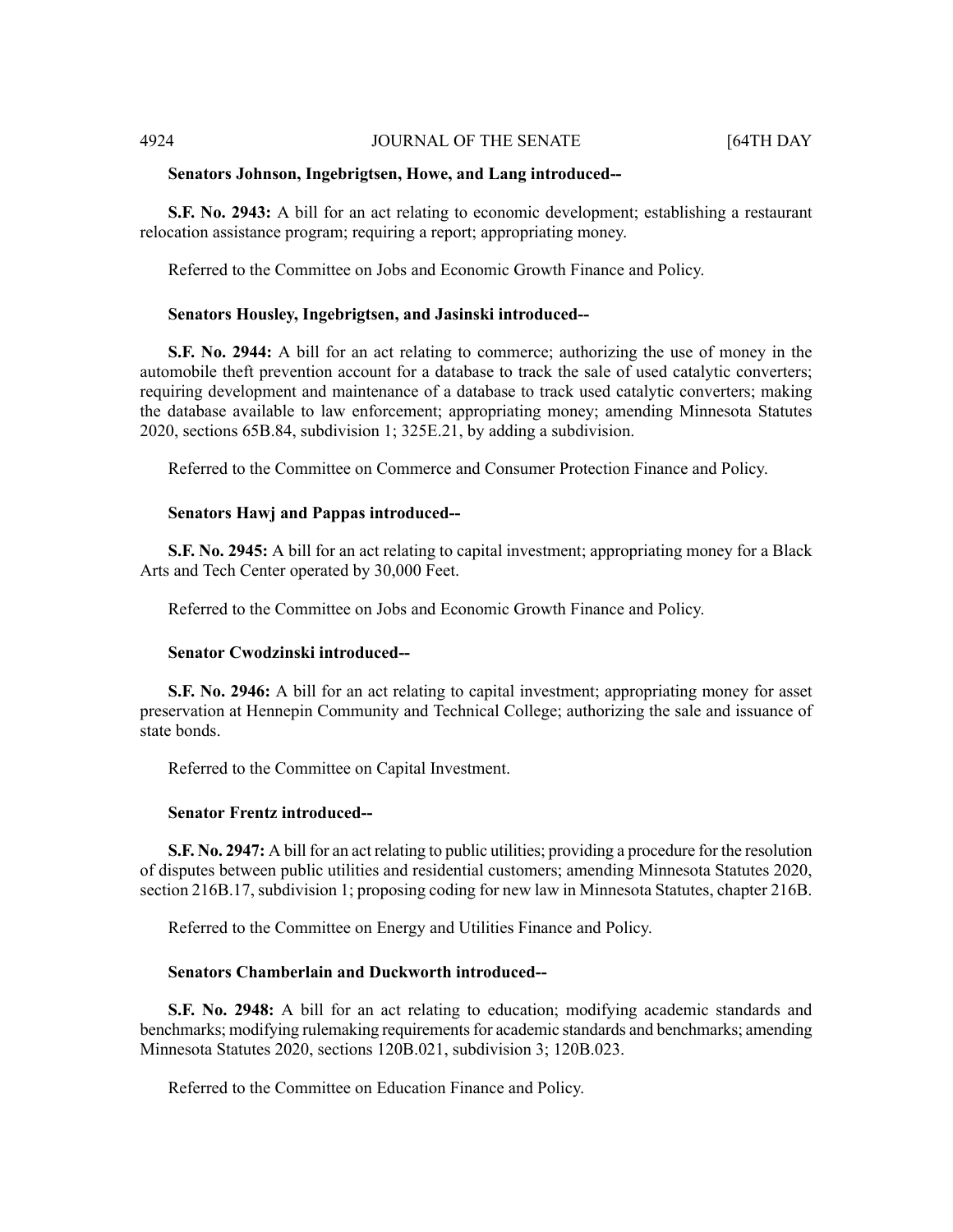# **Senator Utke introduced--**

**S.F. No. 2949:** A bill for an act relating to human services; modifying the transitional housing program; appropriating money; amending Minnesota Statutes 2020, section 256E.33, subdivisions 1, 2.

Referred to the Committee on Human Services Reform Finance and Policy.

# **Senator Duckworth introduced--**

**S.F. No. 2950:** A bill for an act relating to horse racing; providing for use of the breeders fund; amending Minnesota Statutes 2021 Supplement, section 240.131, subdivision 7.

Referred to the Committee on State Government Finance and Policy and Elections.

# **Senator Rest introduced--**

**S.F. No. 2951:** A bill for an act relating to education finance; requiring certain forecasted positive general fund balances be allocated to increase the aid payment schedule for school district aids and credits; adjusting the aid payment percentage; adjusting the special education aid payment percentage; amending Minnesota Statutes 2020, section 127A.45, subdivisions 2, 3, 6a, 7b, 13; Minnesota Statutes 2021 Supplement, section 16A.152, subdivision 2.

Referred to the Committee on Education Finance and Policy.

### **Senators Duckworth and Chamberlain introduced--**

**S.F. No. 2952:** A bill for an act relating to education; modifying teacher shortage reporting requirements; amending Minnesota Statutes 2020, sections 122A.06, subdivision 6; 122A.091, subdivision 5.

Referred to the Committee on Education Finance and Policy.

### **Senator Mathews introduced--**

**S.F. No. 2953:** A bill for an act relating to judiciary; prohibiting fees for viewing and downloading district court documents made available online; amending Minnesota Statutes 2020, section 357.021, subdivision 2.

Referred to the Committee on Judiciary and Public Safety Finance and Policy.

# **Senators Coleman, Duckworth, and Housley introduced--**

**S.F. No. 2954:** A bill for an act relating to natural resources; appropriating money for pipeline conservation program.

Referred to the Committee on Environment and Natural Resources Finance.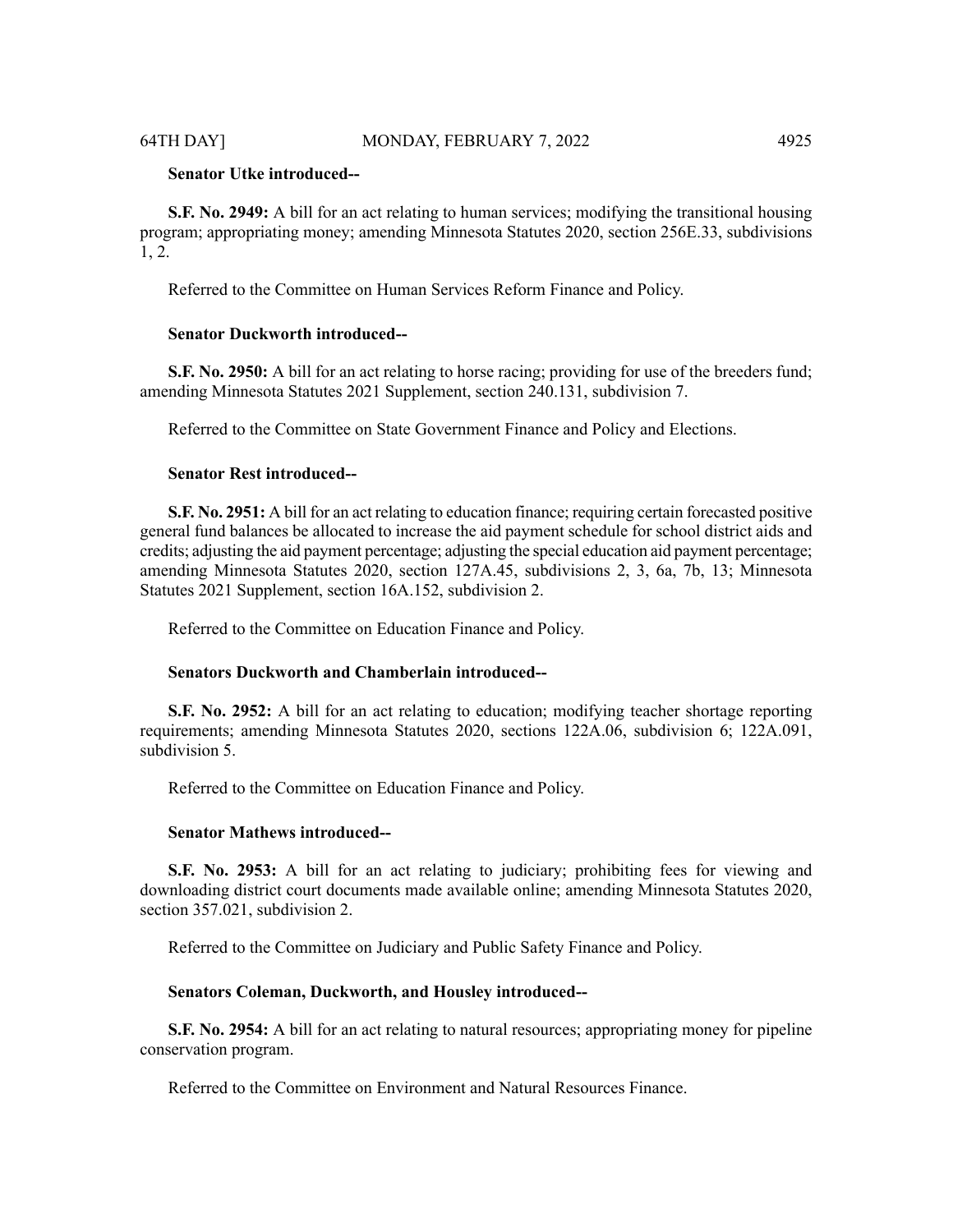# **Senator Isaacson introduced--**

**S.F. No. 2955:** A bill for an act relating to workers' compensation; providing for workers' compensation presumption reimbursement; appropriating money.

Referred to the Committee on Labor and Industry Policy.

### **Senator Kiffmeyer introduced--**

**S.F. No. 2956:** A bill for an act relating to elections; requiring ballots to be printed on paper that includes a unique watermark; providing an exception for ballots prepared and distributed for military and overseas absentee voters; amending Minnesota Statutes 2020, section 204B.36, subdivision 1; Minnesota Statutes 2021 Supplement, section 203B.121, subdivision 4.

Referred to the Committee on State Government Finance and Policy and Elections.

### **Senator Kiffmeyer introduced--**

**S.F. No. 2957:** A bill for an act relating to retirement; Minnesota State Retirement System; Public Employees Retirement Association; permitting payment of retirement annuities during employment as a health care worker; amending Laws 2020, chapter 79, article 5, section 1.

Referred to the Committee on State Government Finance and Policy and Elections.

# **Senator Rest introduced--**

**S.F. No. 2958:** A bill for an act relating to taxation; income and corporate franchise; repealing the corporate alternative minimum tax; repealing the minimum fee; making conforming changes; amending Minnesota Statutes 2020, sections 270C.725, subdivision 1; 290.0131, subdivision 5; 290.0133, subdivision 2; 290.0136; 290.0921, subdivision 8; 290.9725; 469.317; Minnesota Statutes 2021 Supplement, sections 289A.31, subdivision 1; 290.31, subdivision 1; repealing Minnesota Statutes 2020, sections 290.0921, subdivisions 1, 2, 3, 3a, 4, 6; 290.0922.

Referred to the Committee on Taxes.

# **Senator Rest introduced--**

**S.F. No. 2959:** A bill for an act relating to local government; expanding eligibility for long-term equity investment; making technical amendments to language; amending Minnesota Statutes 2020, section 118A.09, subdivisions 1, 2.

Referred to the Committee on Local Government Policy.

### **Senators Senjem, Newton, Koran, and Abeler introduced--**

**S.F. No. 2960:** A bill for an act relating to housing; expanding the homeownership education, counseling, and training program to include specialized homeownership education for veterans; amending Minnesota Statutes 2020, section 462A.209, subdivisions 1, 3, by adding a subdivision.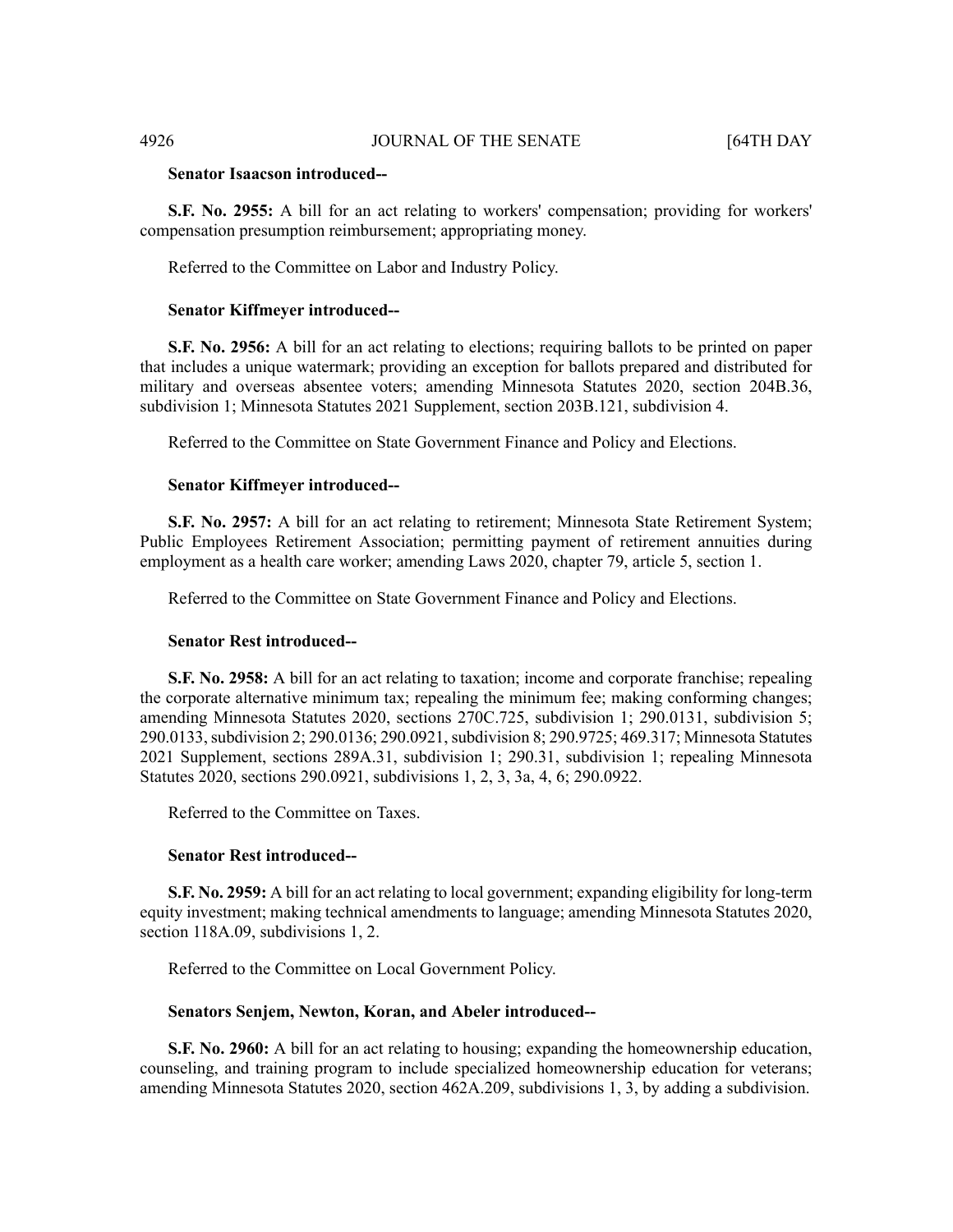Referred to the Committee on Housing Finance and Policy.

### **Senator Senjem introduced--**

**S.F. No. 2961:** A bill for an act relating to energy; providing a process to allocate revenue sharing for regionally cost-shared electric transmission lines; amending Minnesota Statutes 2020, section 216B.246, subdivisions 1, 2, by adding a subdivision.

Referred to the Committee on Energy and Utilities Finance and Policy.

### **Senator Senjem introduced--**

**S.F. No. 2962:** A bill for an act relating to capital investment; appropriating money for expansion and renovation of Norway House.

Referred to the Committee on Jobs and Economic Growth Finance and Policy.

### **Senator Senjem introduced--**

**S.F. No. 2963:** A bill for an act relating to workforce development; appropriating money for a health care simulation training center in southeast Minnesota; requiring a report.

Referred to the Committee on Jobs and Economic Growth Finance and Policy.

# **Senator Jasinski introduced--**

**S.F. No. 2964:** A bill for an act relating to higher education; expanding workforce development scholarships to include law enforcement; appropriating money; amending Minnesota Statutes 2020, section 136F.38, subdivisions 2, 4; Minnesota Statutes 2021 Supplement, section 136F.38, subdivision 3; Laws 2021, First Special Session chapter 2, article 1, section 3, subdivisions 1, 3.

Referred to the Committee on Higher Education Finance and Policy.

### **Senator Eichorn introduced--**

**S.F. No. 2965:** A bill for an act relating to higher education; establishing a grant program for students pursuing law enforcement degree; proposing coding for new law in Minnesota Statutes, chapter 136A.

Referred to the Committee on Higher Education Finance and Policy.

# **MOTIONS AND RESOLUTIONS**

Senator Cwodzinski moved that the name of Senator Carlson be added as a co-author to S.F. No. 239. The motion prevailed.

Senator Torres Ray moved that the name of Senator Dibble be added as a co-author to S.F. No. 424. The motion prevailed.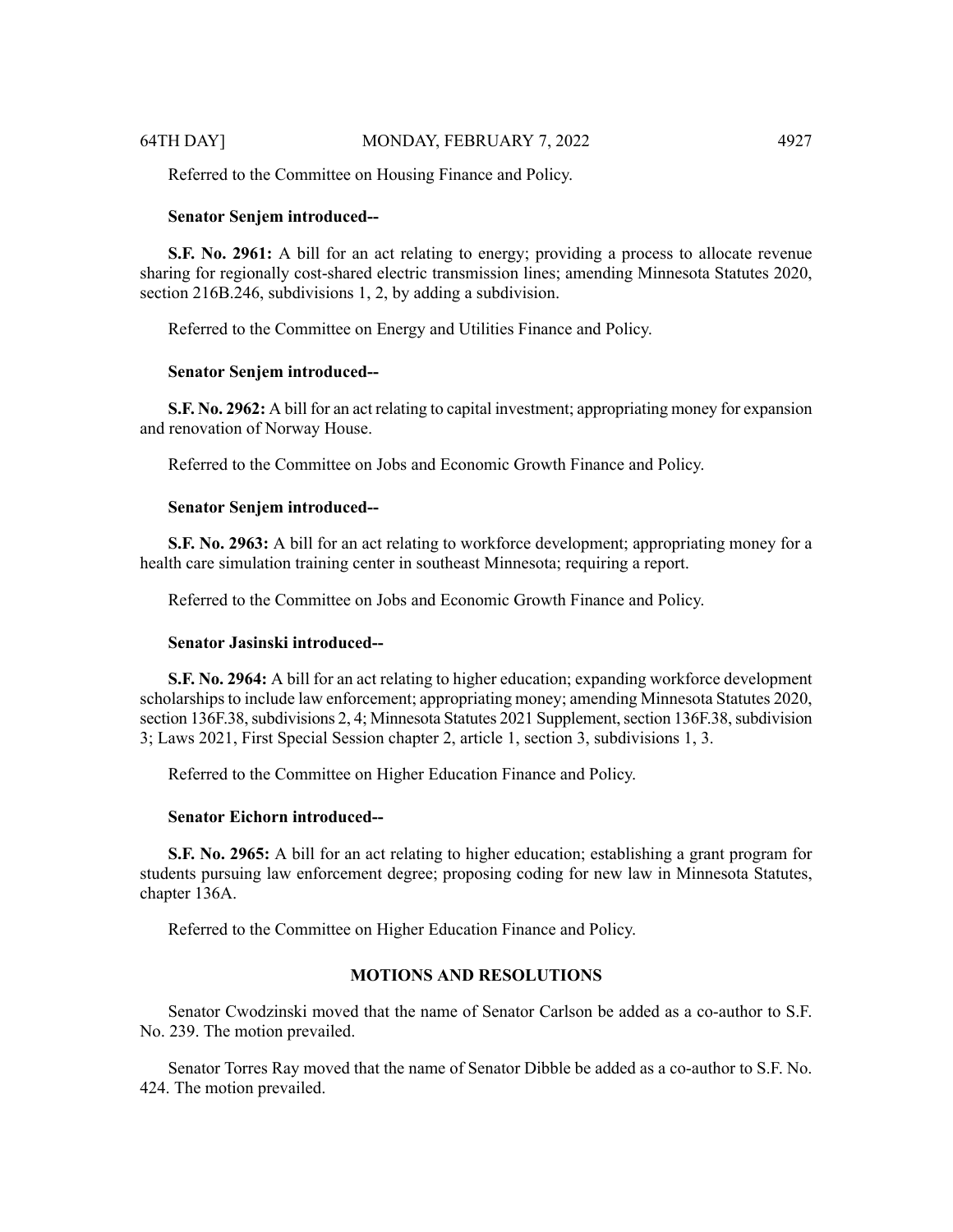Senator Bakk moved that the names of Senators McEwen and Clausen be added as co-authors to S.F. No. 634. The motion prevailed.

Senator Torres Ray moved that the name of Senator Carlson be added as a co-author to S.F. No. 878. The motion prevailed.

Senator Eaton moved that the name of Senator Marty be added as a co-author to S.F. No. 883. The motion prevailed.

Senator Eaton moved that the name of Senator Marty be added as a co-author to S.F. No. 884. The motion prevailed.

Senator Champion moved that the name of Senator Carlson be added as a co-author to S.F. No. 1010. The motion prevailed.

Senator Eaton moved that the name of Senator Marty be added as a co-author to S.F. No. 1055. The motion prevailed.

Senator Cwodzinski moved that the name of Senator Carlson be added as a co-author to S.F. No. 1067. The motion prevailed.

Senator Eaton moved that the name of Senator Marty be added as a co-author to S.F. No. 1143. The motion prevailed.

Senator Draheim moved that the name of Senator Anderson be added as a co-author to S.F. No. 1264. The motion prevailed.

Senator Koran moved that the name of Senator Dornink be added as a co-author to S.F. No. 1370. The motion prevailed.

Senator Champion moved that the name of Senator Marty be added as a co-author to S.F. No. 1620. The motion prevailed.

Senator Dziedzic moved that the name of Senator Marty be added as a co-author to S.F. No. 1905. The motion prevailed.

Senator Duckworth moved that the name of Senator Carlson be added as a co-author to S.F. No. 2011. The motion prevailed.

Senator Putnam moved that the name of Senator Carlson be added as a co-author to S.F. No. 2061. The motion prevailed.

Senator Dornink moved that the names of Senators Newton and Housley be added as co-authors to S.F. No. 2091. The motion prevailed.

Senator Nelson moved that the name of Senator Johnson be added as a co-author to S.F. No. 2302. The motion prevailed.

Senator Weber moved that the name of Senator Putnam be added as a co-author to S.F. No. 2334. The motion prevailed.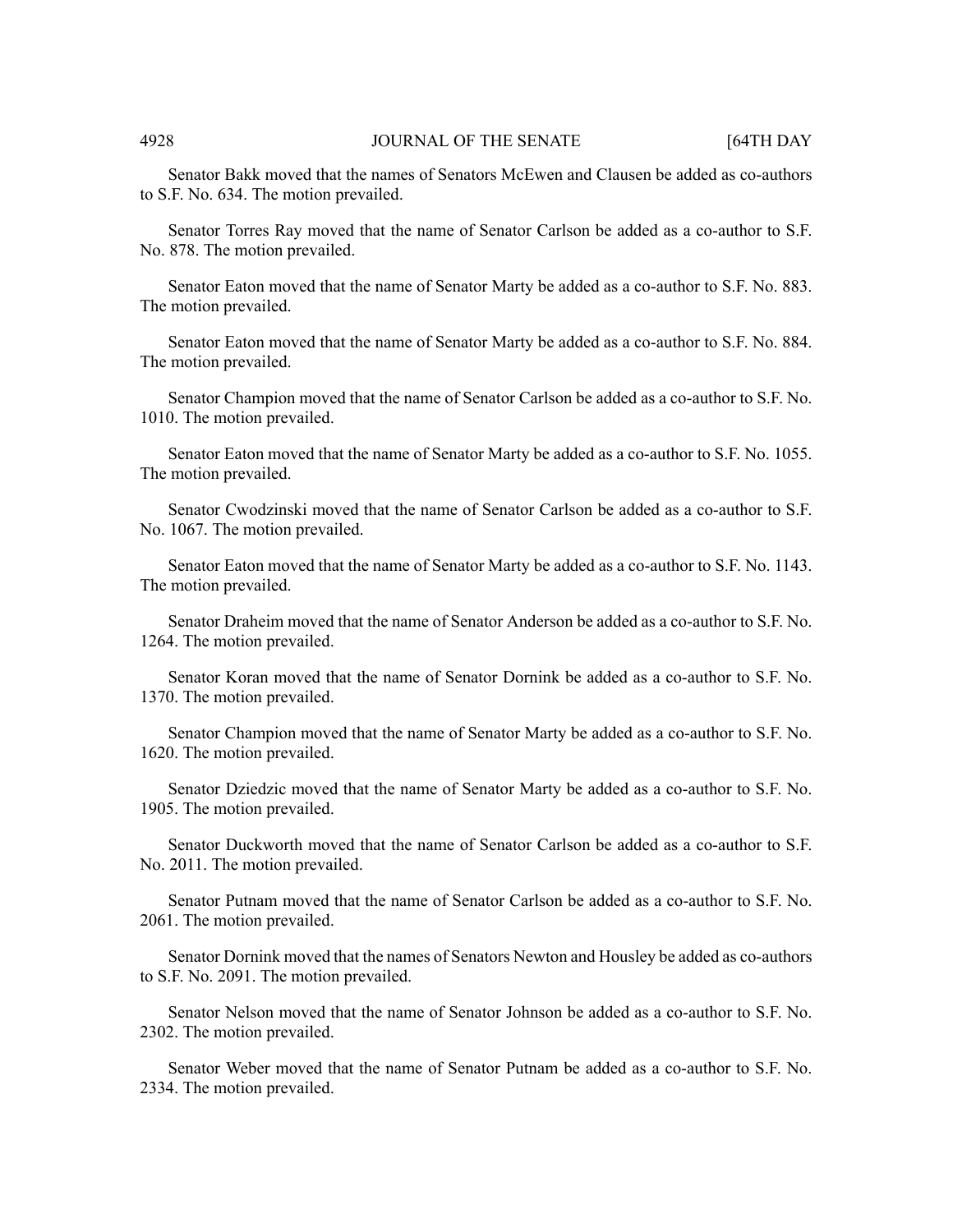Senator Duckworth moved that the name of Senator Rest be added as a co-author to S.F. No. 2587. The motion prevailed.

Senator Duckworth moved that the names of Senators Pratt, Jasinski, and Draheim be added as co-authors to S.F. No. 2600. The motion prevailed.

Senator Duckworth moved that the name of Senator Rest be added as a co-author to S.F. No. 2603. The motion prevailed.

Senator Howe moved that the name of Senator Gazelka be added as a co-author to S.F. No. 2634. The motion prevailed.

Senator Murphy moved that the name of Senator Putnam be added as a co-author to S.F. No. 2650. The motion prevailed.

Senator Draheim moved that the name of Senator Housley be added as a co-author to S.F. No. 2662. The motion prevailed.

Senator Pratt moved that the name of Senator Rosen be added as a co-author to S.F. No. 2677. The motion prevailed.

Senator Eaton moved that the name of Senator Rest be added as a co-author to S.F. No. 2686. The motion prevailed.

Senator Koran moved that the name of Senator Kiffmeyer be added as a co-author to S.F. No. 2688. The motion prevailed.

Senator Koran moved that the name of Senator Kiffmeyer be added as a co-author to S.F. No. 2693. The motion prevailed.

Senator Klein moved that the names of Senators Newton and Rest be added as co-authors to S.F. No. 2695. The motion prevailed.

Senator Johnson Stewart moved that the name of Senator Duckworth be added as a co-author to S.F. No. 2697. The motion prevailed.

Senator Cwodzinski moved that the name of Senator Duckworth be added as a co-author to S.F. No. 2700. The motion prevailed.

Senator Bakk moved that the name of Senator Kiffmeyer be added as a co-author to S.F. No. 2704. The motion prevailed.

Senator Bakk moved that the name of Senator Duckworth be added as a co-author to S.F. No. 2711. The motion prevailed.

Senator Tomassoni moved that the names of Senators Duckworth and Rest be added as co-authors to S.F. No. 2715. The motion prevailed.

Senator Clausen moved that the name of Senator Rest be added as a co-author to S.F. No. 2716. The motion prevailed.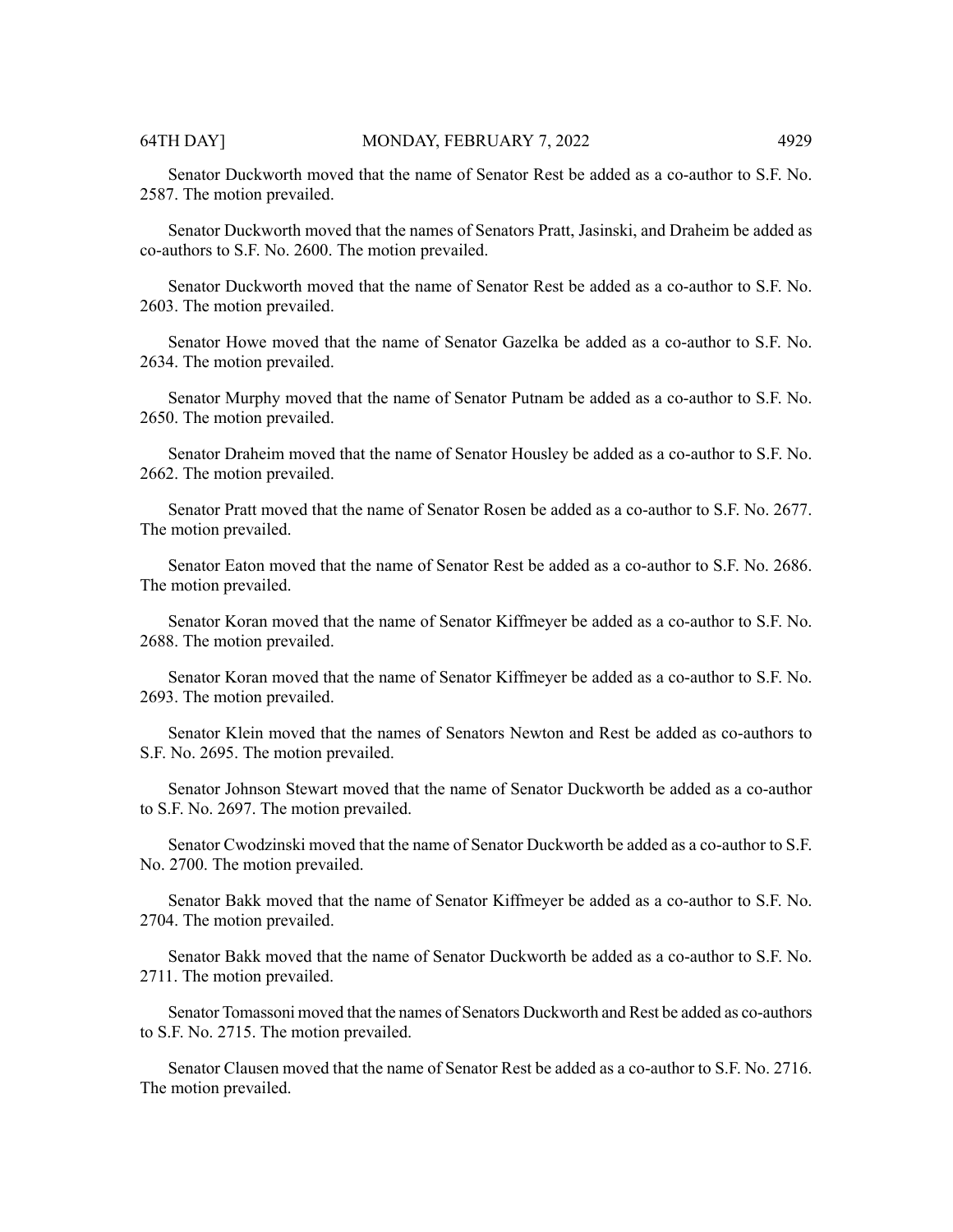Senator Klein moved that the name of Senator Bigham be added as a co-author to S.F. No. 2717. The motion prevailed.

Senator Klein moved that the name of Senator Bigham be added as a co-author to S.F. No. 2719. The motion prevailed.

Senator Klein moved that the name of Senator Clausen be added as a co-author to S.F. No. 2726. The motion prevailed.

Senator Klein moved that the name of Senator Clausen be added as a co-author to S.F. No. 2727. The motion prevailed.

Senator Pappas moved that the names of Senators Dibble and Bigham be added as co-authors to S.F. No. 2732. The motion prevailed.

Senator Frentz moved that the name of Senator Rest be added as a co-author to S.F. No. 2734. The motion prevailed.

Senator Osmek moved that the name of Senator Duckworth be added as a co-author to S.F. No. 2754. The motion prevailed.

Senator Osmek moved that the name of Senator Duckworth be added as a co-author to S.F. No. 2755. The motion prevailed.

Senator Osmek moved that the name of Senator Duckworth be added as a co-author to S.F. No. 2756. The motion prevailed.

Senator Osmek moved that the name of Senator Duckworth be added as a co-author to S.F. No. 2757. The motion prevailed.

Senator Osmek moved that the name of Senator Duckworth be added as a co-author to S.F. No. 2758. The motion prevailed.

Senator Osmek moved that the name of Senator Duckworth be added as a co-author to S.F. No. 2763. The motion prevailed.

Senator Draheim moved that the name of Senator Rest be added as a co-author to S.F. No. 2779. The motion prevailed.

Senator Bigham moved that the name of Senator Putnam be added as a co-author to S.F. No. 2791. The motion prevailed.

Senator Bigham moved that the names of Senators Marty and Hawj be added as co-authors to S.F. No. 2792. The motion prevailed.

Senator Wiger moved that the name of Senator Clausen be added as a co-author to S.F. No. 2813. The motion prevailed.

Senator Kiffmeyer moved that the name of Senator Duckworth be added as a co-author to S.F. No. 2816. The motion prevailed.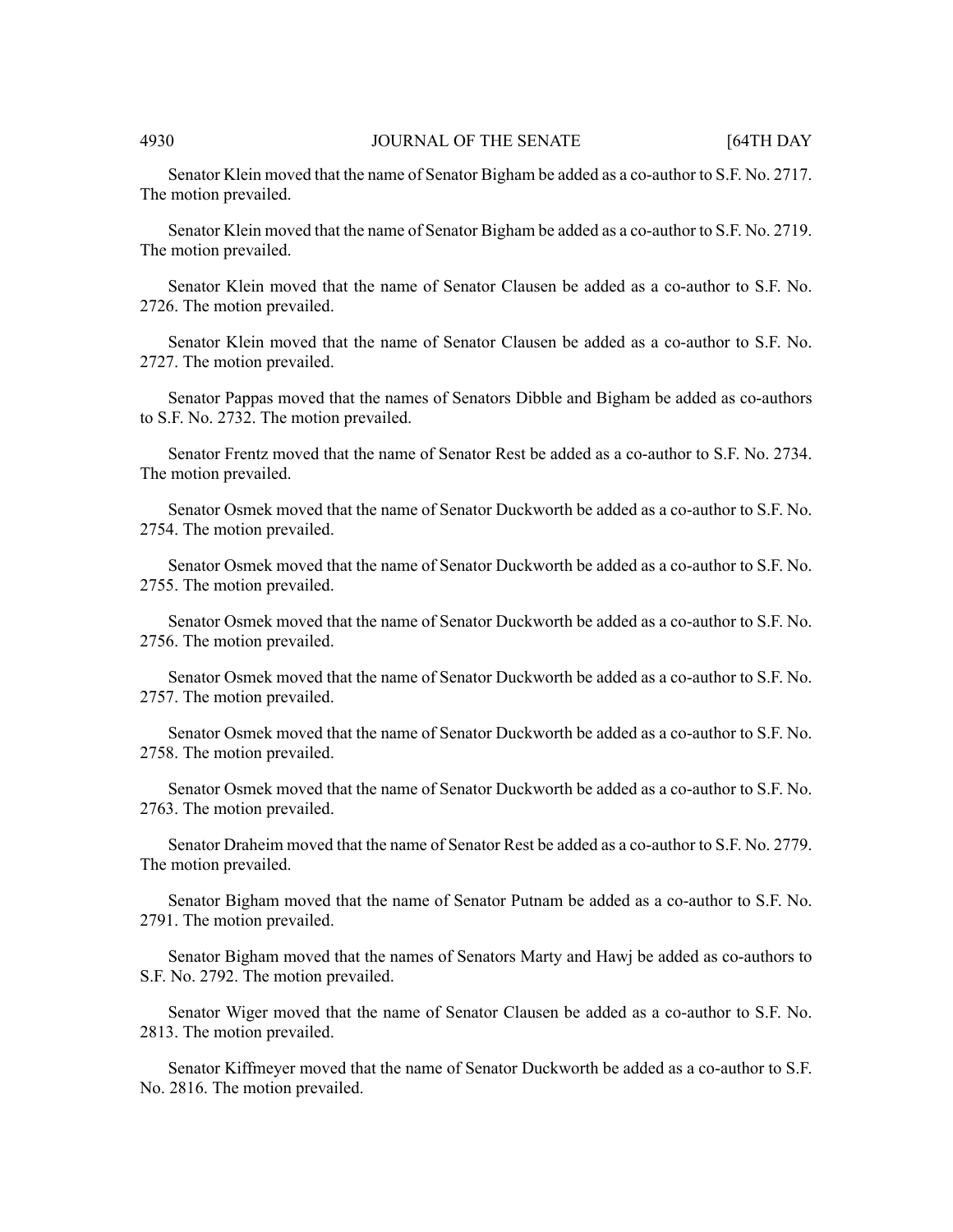Senator Mathews moved that the name of Senator Kiffmeyer be added as a co-author to S.F. No. 2820. The motion prevailed.

Senator Newton moved that the name of Senator Duckworth be added as a co-author to S.F. No. 2823. The motion prevailed.

Senator Newton moved that the name of Senator Klein be added as a co-author to S.F. No. 2825. The motion prevailed.

Senator Kunesh moved that the name of Senator Rest be added as a co-author to S.F. No. 2832. The motion prevailed.

Senator Bakk moved that the name of Senator Pratt be added as a co-author to S.F. No. 2842. The motion prevailed.

Senator Limmer moved that the name of Senator Duckworth be added as a co-author to S.F. No. 2852. The motion prevailed.

Senator Senjem moved that the name of Senator Duckworth be added as a co-author to S.F. No. 2854. The motion prevailed.

Senator Rarick moved that the name of Senator Tomassoni be added as a co-author to S.F. No. 2856. The motion prevailed.

Senator Housley moved that the name of Senator Duckworth be added as a co-author to S.F. No. 2858. The motion prevailed.

Senator Housley moved that the names of Senators Kunesh and Duckworth be added as co-authors to S.F. No. 2859. The motion prevailed.

Senator Housley moved that the name of Senator Dziedzic be added as a co-author to S.F. No. 2860. The motion prevailed.

Senator Goggin moved that the name of Senator Duckworth be added as a co-author to S.F. No. 2869. The motion prevailed.

Senator Abeler moved that the name of Senator Hoffman be added as a co-author to S.F. No. 2876. The motion prevailed.

Senator Clausen moved that the name of Senator Carlson be added as a co-author to S.F. No. 2880. The motion prevailed.

Senator Weber moved that the name of Senator Kiffmeyer be added as a co-author to S.F. No. 2883. The motion prevailed.

Senator Newman moved that the names of Senators Dornink, Johnson, Weber, and Mathews be added as co-authors to S.F. No. 2893. The motion prevailed.

Senator Jasinski moved that the name of Senator Pratt be added as a co-author to S.F. No. 700. The motion prevailed.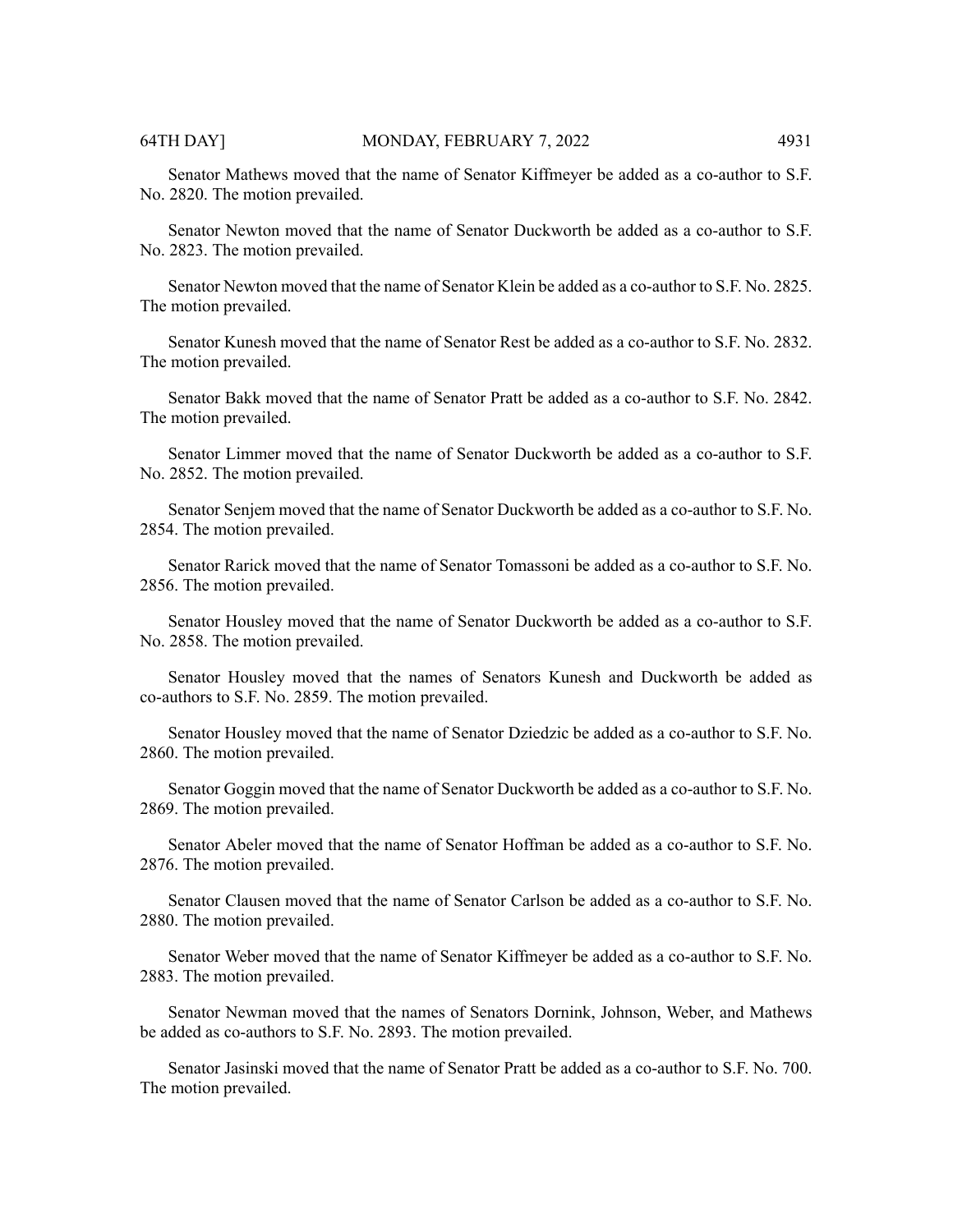Senator Jasinski moved that the name of Senator Pratt be added as a co-author to S.F. No. 2623. The motion prevailed.

### **Senator Mathews introduced --**

**Senate Resolution No. 94:** A Senate resolution congratulating Clearwater Fire Chief Ryan Pridgeon on his retirement.

Referred to the Committee on Rules and Administration.

### **Senator Bigham introduced --**

**Senate Resolution No. 95:** A Senate resolution honoring Katy Lindberg on being named the Hastings Volunteer of the Year.

Referred to the Committee on Rules and Administration.

### **Senator Hawj introduced --**

**Senate Resolution No. 96:** A Senate resolution honoring Snowdon Herr for his outstanding service to his community and state.

Referred to the Committee on Rules and Administration.

Senator Westrom moved that the appointments withdrawn from the Committee on Agriculture and Rural Development Finance and Policy and placed on the Confirmation Calendar under Senate Rule 8.2, reported in the Journal for February  $\overline{3}$ , 2022, be returned to the committee from which they were withdrawn.

> BOARD OF ANIMAL HEALTH Dean Compart Peggy Hawkins Jim Vagts

The motion prevailed.

### **RECESS**

Senator Miller moved that the Senate do now recess subject to the call of the President. The motion prevailed.

After a brief recess, the President called the Senate to order.

### **MOTIONS AND RESOLUTIONS - CONTINUED**

Without objection, remaining on the Order of Business of Motions and Resolutions, the Senate reverted to the Order of Business of Reports of Committees.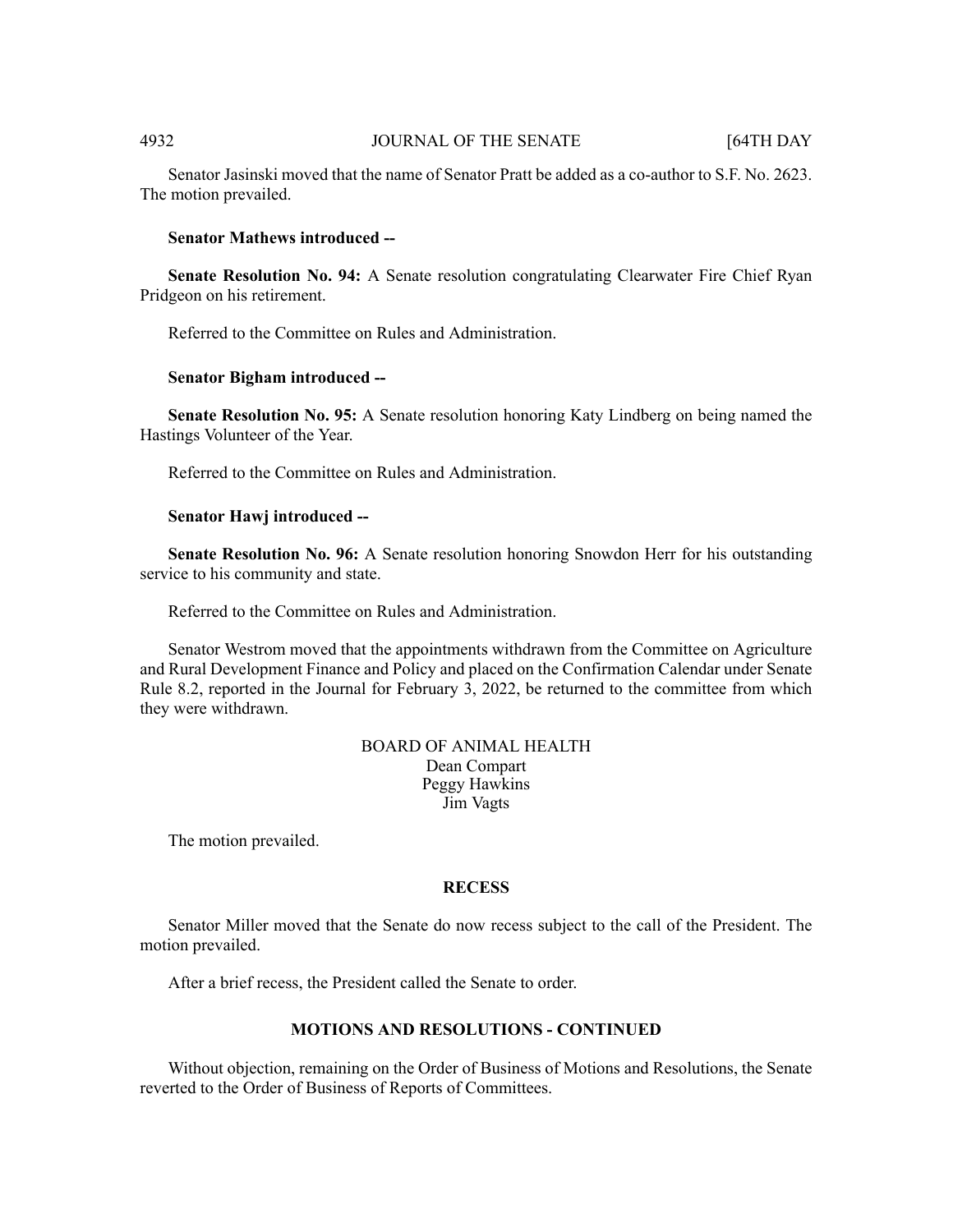# 64TH DAY] MONDAY, FEBRUARY 7, 2022 4933

# **REPORTS OF COMMITTEES**

Senator Duckworth moved that the Committee Reports at the Desk be now adopted. The motion prevailed.

# **Senator Limmer from the Committee on Judiciary and Public Safety Finance and Policy, to which was referred**

**S.F. No. 2628:** A bill for an act relating to capital investment; appropriating money for an addition to the Dakota County Law Enforcement Center.

Reports the same back with the recommendation that the bill do pass and be re-referred to the Committee on Capital Investment. Report adopted.

# **Senator Limmer from the Committee on Judiciary and Public Safety Finance and Policy, to which was referred**

**S.F. No. 2848:** A bill for an act relating to public safety; appropriating money to promote importance of and recruit peace officers.

Reports the same back with the recommendation that the bill do pass and be re-referred to the Committee on Finance. Report adopted.

# **Senator Pratt from the Committee on Jobs and Economic Growth Finance and Policy, to which was referred**

**S.F. No. 2677:** A bill for an act relating to unemployment; repaying unemployment insurance trust fund loans; replenishing the unemployment insurance trust fund; appropriating money.

Reports the same back with the recommendation that the bill be amended as follows:

Delete everything after the enacting clause and insert:

# "Section 1. **APPROPRIATION; UNEMPLOYMENT INSURANCE TRUST FUND LOAN REPAYMENT AND REPLENISHMENT.**

Subdivision 1. **Appropriation.** \$2,730,000,000 from the general fund in fiscal year 2022 is appropriated to the commissioner of employment and economic development for the purposes of this section.

Subd. 2. **Repayment.** Within ten days following enactment of this section, the commissioner must determine the sum of any outstanding loans and any interest accrued on the loans from the federal unemployment insurance trust fund, and issue payments to the federal unemployment trust fund equal to that sum.

Subd. 3. **Replenishment.** Following the full repayment of outstanding loans from the federal unemployment insurance trust fund, the commissioner must deposit into the unemployment insurance trust fund all the remaining money appropriated in this section.